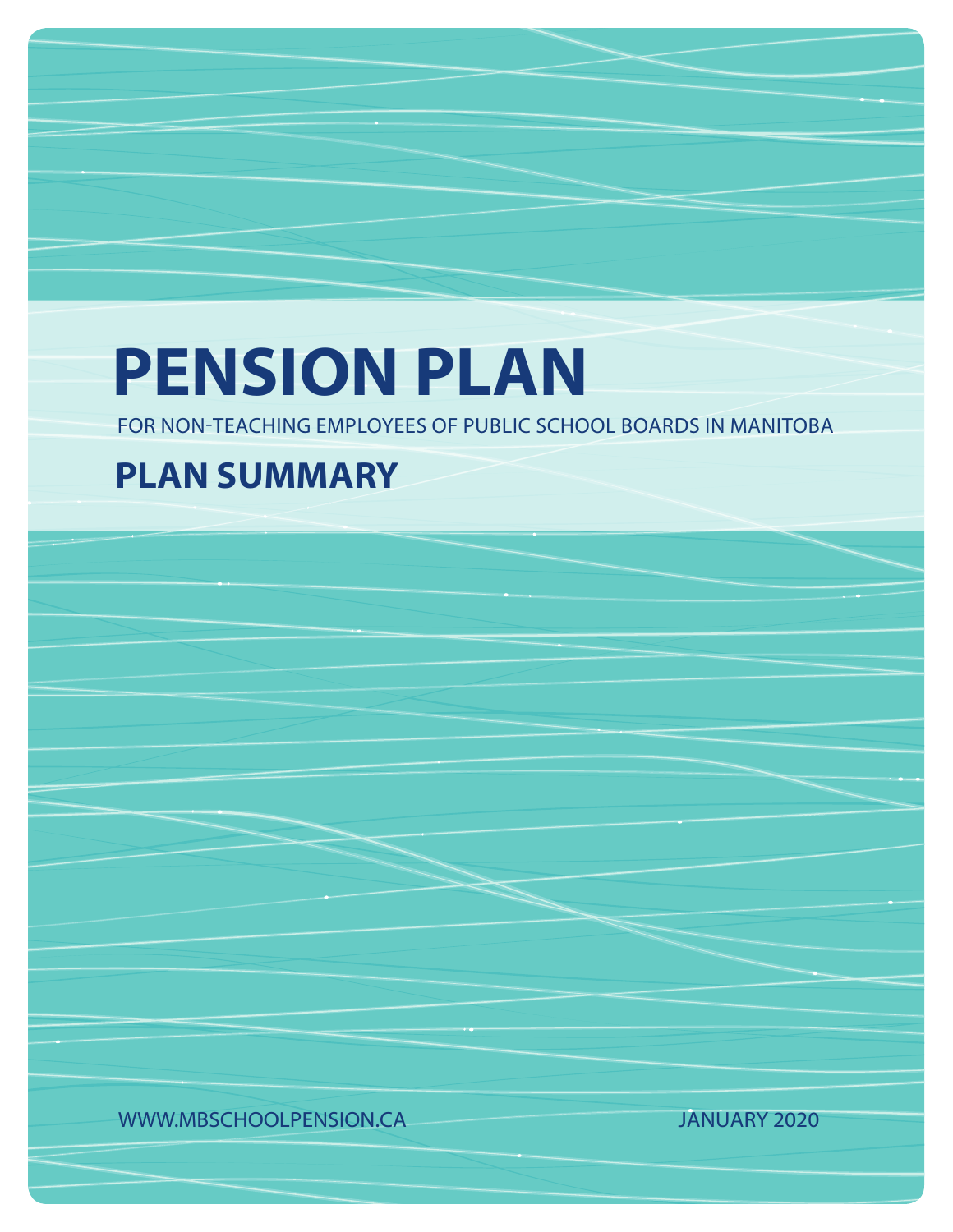# **Overview**

| Welcome to your Manitoba School Boards Association Pension Plan 1 |  |
|-------------------------------------------------------------------|--|
|                                                                   |  |
|                                                                   |  |
|                                                                   |  |
|                                                                   |  |
|                                                                   |  |
|                                                                   |  |
|                                                                   |  |
|                                                                   |  |
|                                                                   |  |
|                                                                   |  |
|                                                                   |  |
|                                                                   |  |
|                                                                   |  |
|                                                                   |  |
|                                                                   |  |
|                                                                   |  |
|                                                                   |  |
| Registered Retirement Savings Plan or Tax-Free Savings Account 22 |  |
|                                                                   |  |
|                                                                   |  |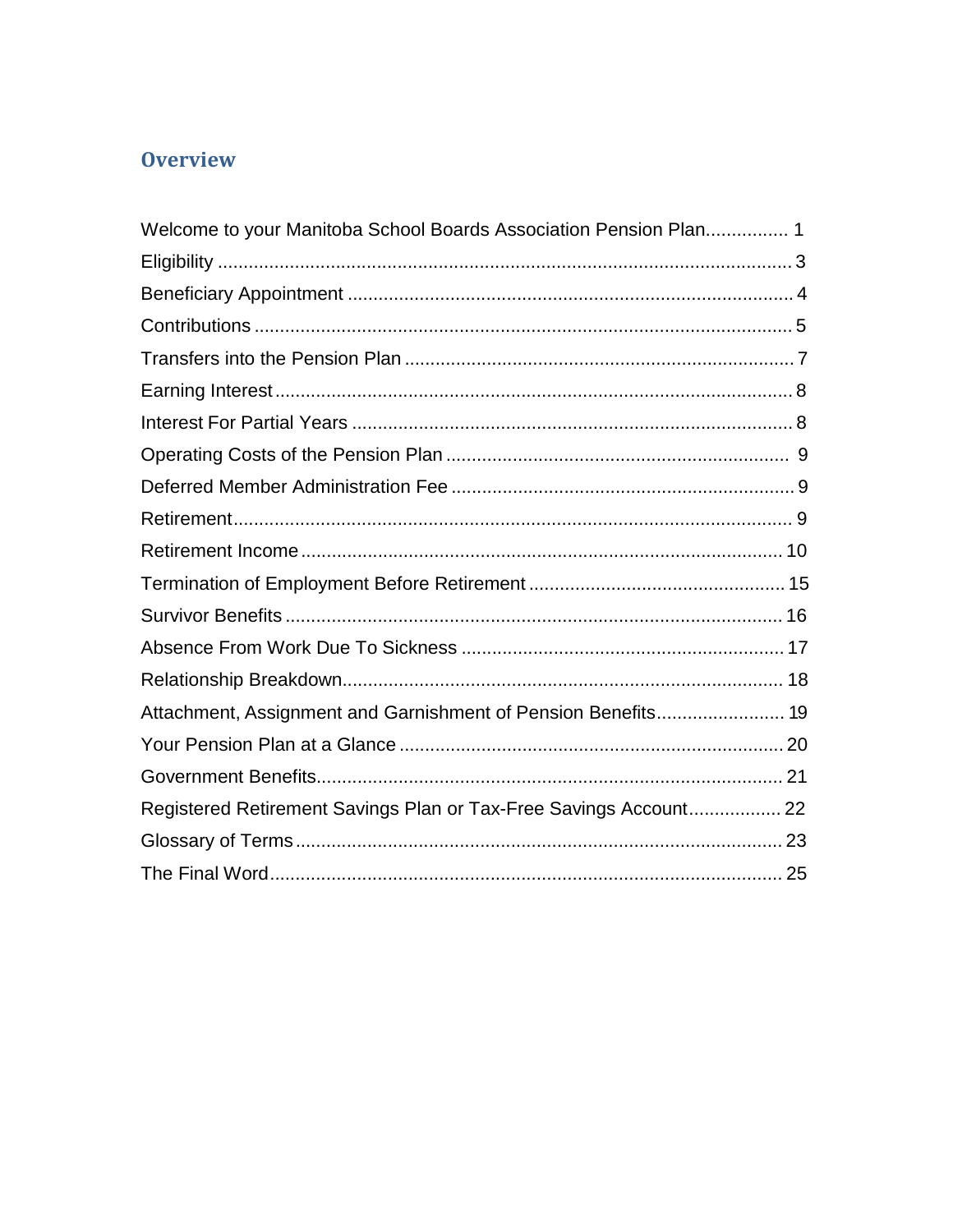#### **WELCOME TO YOUR MANITOBA SCHOOL BOARDS ASSOCIATION PENSION PLAN**

The Manitoba School Boards Association Pension Plan for Non-Teaching Employees of Public School Boards in Manitoba is a defined contribution pension plan. This means the benefit you receive at retirement depends on the contributions made and the investment performance of the pension fund. At retirement, you will receive the value of your contribution account, including your Participating Employer matching contribution account and related interest, to provide you with retirement income.

The Pension Plan for Non-Teaching Employees of Public School Boards in Manitoba is sponsored by the Manitoba School Boards Association and governed by a Board of Pension Trustees, which include representation from the Association, the Manitoba Association of School Business Officials, and employee groups. The Pension Plan was established in August 1974 and as at June 2018 has thirty-three Participating Employers with over 8,400 active contributing employee members. The Pension Plan has assets of approximately \$600 million, and is registered under both the *Income Tax Act* and *The Pension Benefits Act* (Manitoba).

The Board of Pension Trustees oversees all aspects of the administration and management of the Pension Plan. The Board of Pension Trustees signed a Trust Agreement with the Manitoba School Boards Association effective January 1, 1996; the trust agreement was amended as of May 2010.

The assets of the pension fund are held in trust in the name of the Pension Plan and are invested by the Board of Pension Trustees which has responsibility over investment policy and regularly reviews the investment performance of the pension fund.

This booklet provides a detailed summary of your benefits under the Pension Plan. As well, it covers some information on government benefits and RRSPs. It also highlights other valuable Pension Plan features, including the waiver of contribution benefit due to sickness or accident, survivor benefits and others.

We urge you to review the booklet carefully and to retain for future reference. Should you have any further questions about your Pension Plan, you should contact your Participating Employer office.

Copies of this booklet, the Pension Plan Text, Trust Agreement, and other important pension documents and forms can be found on the pension website at [www.mbschoolpension.ca.](http://www.mbschoolpension.ca/)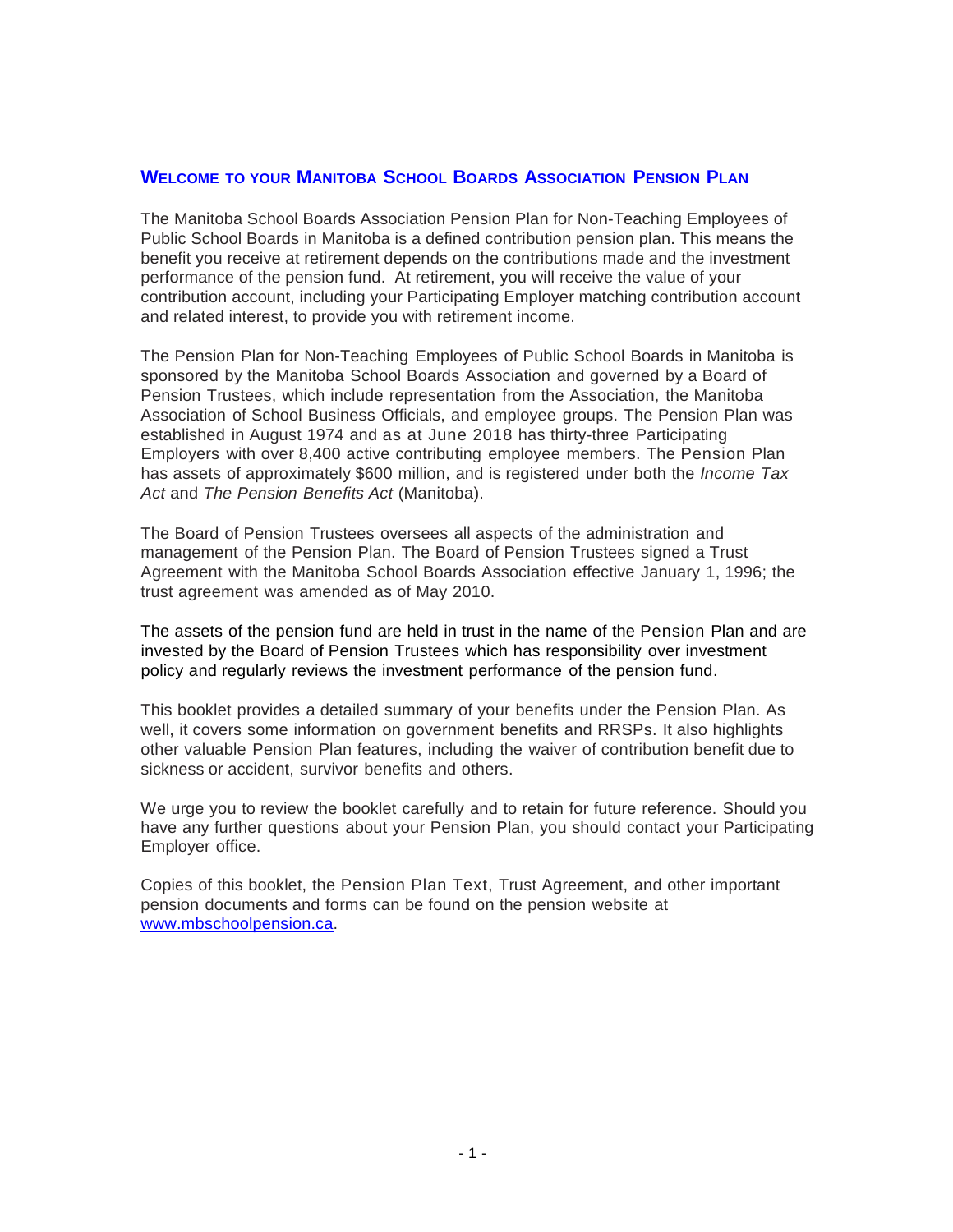#### **With respect to your pension benefits:**

Additional assistance is also available from:

Robyn Winters, Manager, Finance and Administration Manitoba School Boards Association 191 Provencher Boulevard Winnipeg, Manitoba R2H 0G4 Telephone: (204) 594-5165 or 1-800-262-8836 (Outside Winnipeg) Email: [rwinters@mbschoolboards.ca](mailto:rwinters@mbschoolboards.ca)

If you require additional assistance when **terminating your employment**, contact:

Eckler Ltd. 2475 – One Lombard Place Winnipeg, Manitoba R3B 0X3 Telephone: (204) 988-1571 | Fax: (204) 988-1589

If you require assistance when **retiring and planning your retirement,** contact:

James Ralko Eckler Ltd. 2475 – One Lombard Place Winnipeg, Manitoba R3B 0X3 Telephone: (204) 988-1581 or toll-free (877) 988-1581 Fax: (204) 988-1589 Email: [jralko@eckler.ca](mailto:jralko@eckler.ca)

#### **Keeping us informed**

It is important you notify your Participating Employer of any changes to your personal information, including changes to your address or marital status, or if you wish to change your beneficiary. Ensuring your information is current will assist us in administration of your account and communication with you as a plan member.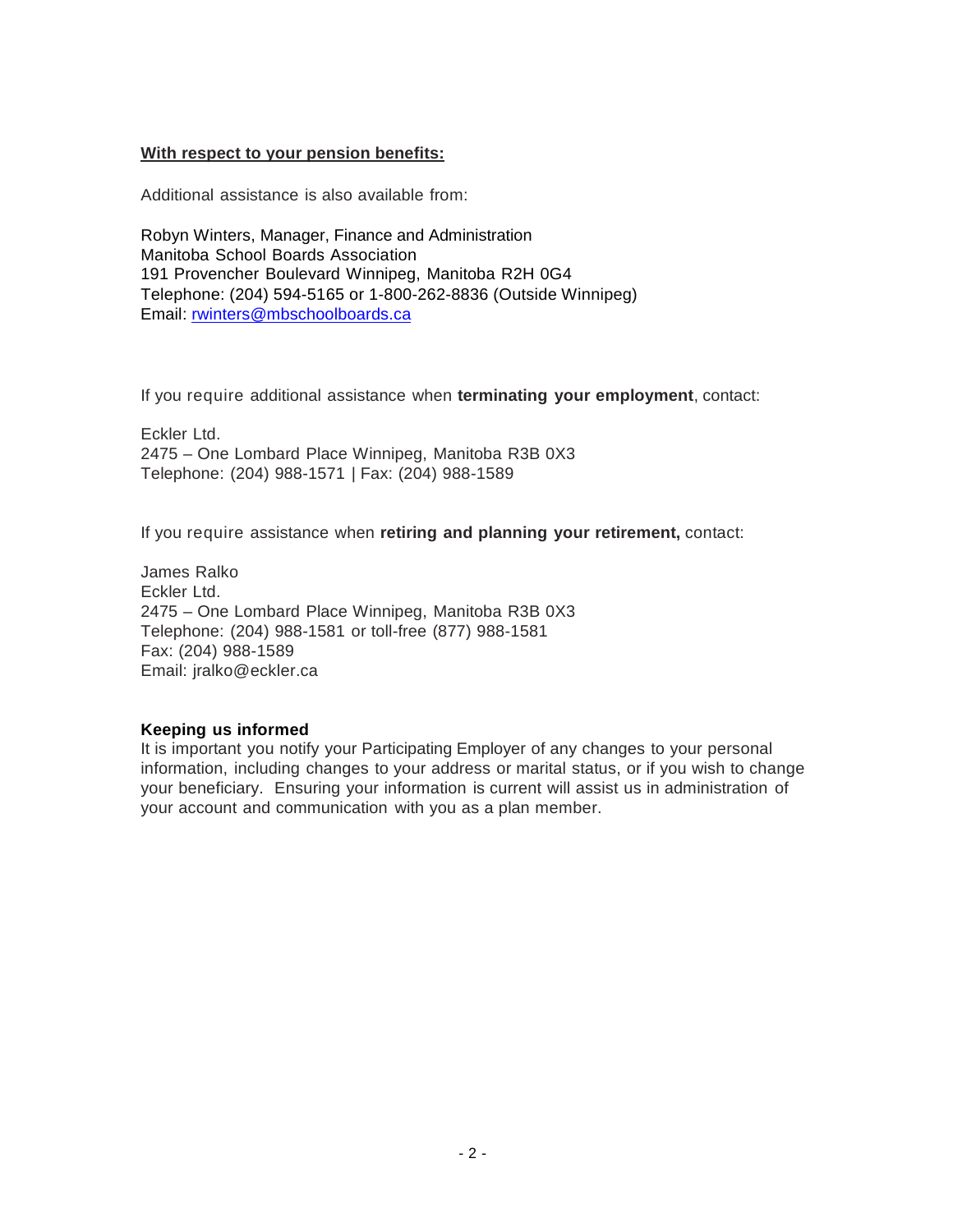# **ELIGIBILITY**

#### **Full-time Employees**

If you are a full-time employee, you are required to join the Pension Plan upon the completion of one year of service unless your collective agreement states otherwise.

#### **Non-full-time Employees**

If you are a non-full-time employee you *may* join the Pension Plan upon the completion of one year of service but you are not required to do so. However, all non-full-time employees *must* join the Pension Plan on January 1<sup>st</sup> following two consecutive years of employment with a Participating Employer in which your earnings exceeded 25% of the **Year's Maximum Pensionable Earnings (YMPE).\***

#### **Joining the Pension Plan**

To formally join the Pension Plan, you must complete an application form available through your Participating Employer office. It is very important you complete your application card as soon as possible so your pension contributions can commence once you become eligible.

The information collected through the membership application process is required for Pension Plan administration, collection of contributions and payment of retirement benefits. No other use of the personal information collected is permitted.

An individual who ceased to be a member of the Pension Plan upon termination of employment (due to retirement or other cause), and who subsequently commences employment with a Participating Employer within three (3) months of termination will be eligible to participate in the Pension Plan immediately. If a member commences employment with a Participating Employer after three (3) months from termination, they will be treated as a new employee subject to the waiting periods outline above.

An employee, who is a member of a religious group with an article of faith that precludes membership in a pension plan, or who is a student on a substantially full-time basis, is not required to join the Pension Plan.

**\*** *The YMPE is an amount set by the Federal Government each year to determine maximum Canada Pension Plan (CPP) contributions and benefits. In 2018, the YMPE is \$55,900. Twenty-five percent of the 2018 YMPE is \$13,975.*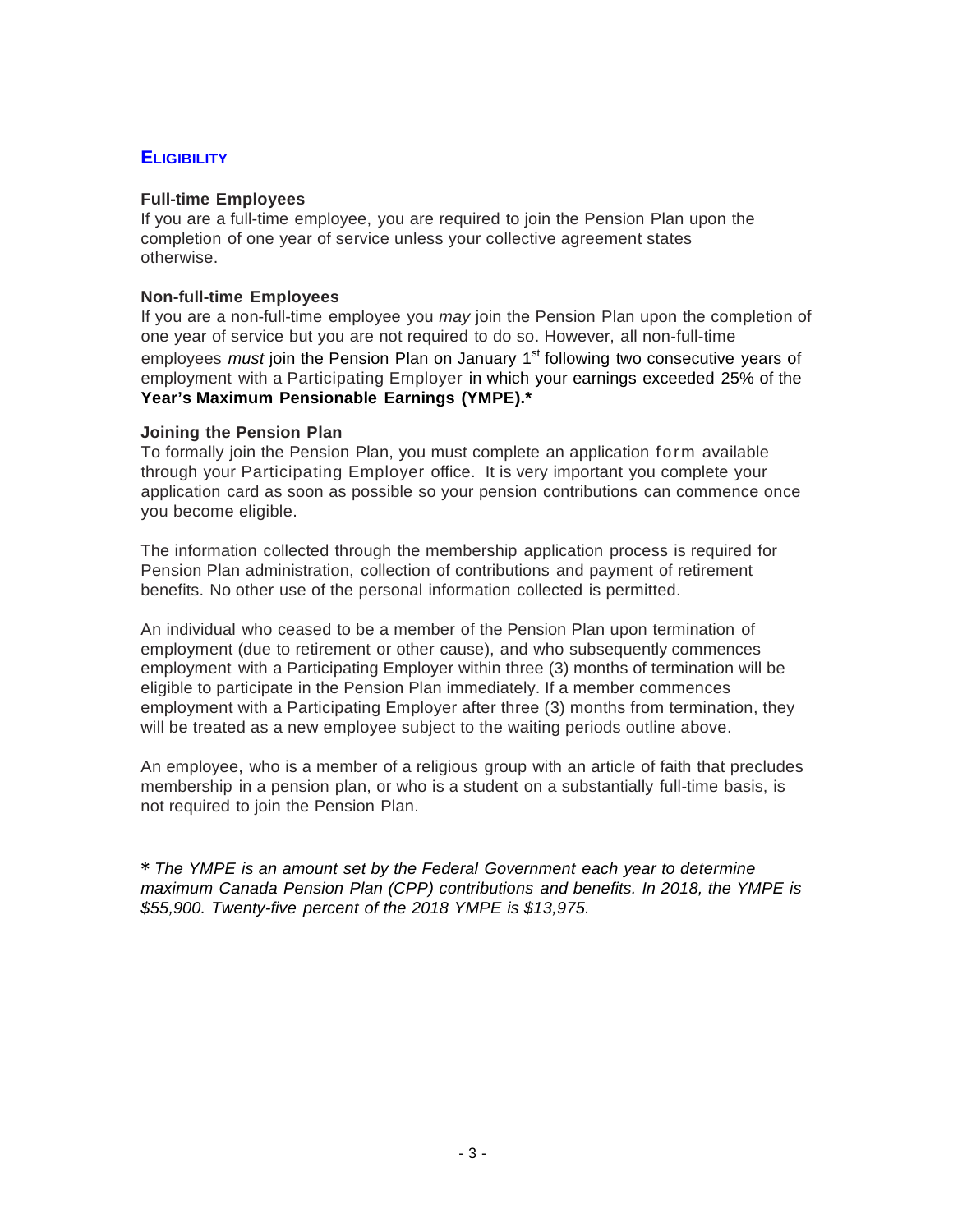#### **BENEFICIARY APPOINTMENT**

Your beneficiary is the individual(s) who will receive the survivor benefit from the Pension Plan if you die. You can designate anyone as your beneficiary under the Pension Plan, including your spouse/common-law partner, your children or your estate. If you do not designate a beneficiary, the default is your estate. Please note a designation of beneficiary does not mean entitlement. Manitoba pension law **requires** the survivor benefit be paid to your spouse/common-law partner, even if you name someone else as your beneficiary, UNLESS:

- (a) at the time of death, the spouse/common-law partner was living separate from you due to relationship breakdown, or
- (b) the spouse/common-law partner signs a written waiver (prescribed form) to give up their rights to the survivor benefit, and the waiver has not since been revoked (please reference government form 2 on page 16).

#### **Naming a minor as beneficiary**

You may name a child as your beneficiary. If you do name a minor child, you must also appoint a trustee to look after the child's benefits. You should consult a lawyer to make sure all requirements and potential scenarios are addressed adequately.

#### **If you do not name a beneficiary**

If you do not name a beneficiary or your named beneficiary is not alive to receive your benefits, your survivor benefit will be paid to your estate unless you make specific reference otherwise in your will. If your death benefit is paid to your estate, it will be subject to probate fees, estate taxes and creditors.

**Please be aware that the designation of the beneficiary will not be revoked or changed automatically by any future marriage or divorce. Should you wish to change your beneficiary in the event of a marriage or divorce, you will have to do so by means of a new designation. Not updating your beneficiary designation may result in benefits being paid to an unintended individual. Choosing a beneficiary is an important decision.**

Your Participating Employer office has the forms to change your beneficiary designation. You may update your beneficiary at any time.

The form to change your beneficiary also can be found on the Pension Plan website at: [http://www.mbschoolpension.ca/documents/ChangeForm.pdf.](http://www.mbschoolpension.ca/documents/ChangeForm.pdf) Once the form is completed, please forward it to your payroll office and they will forward it to the administrators of the Pension Plan.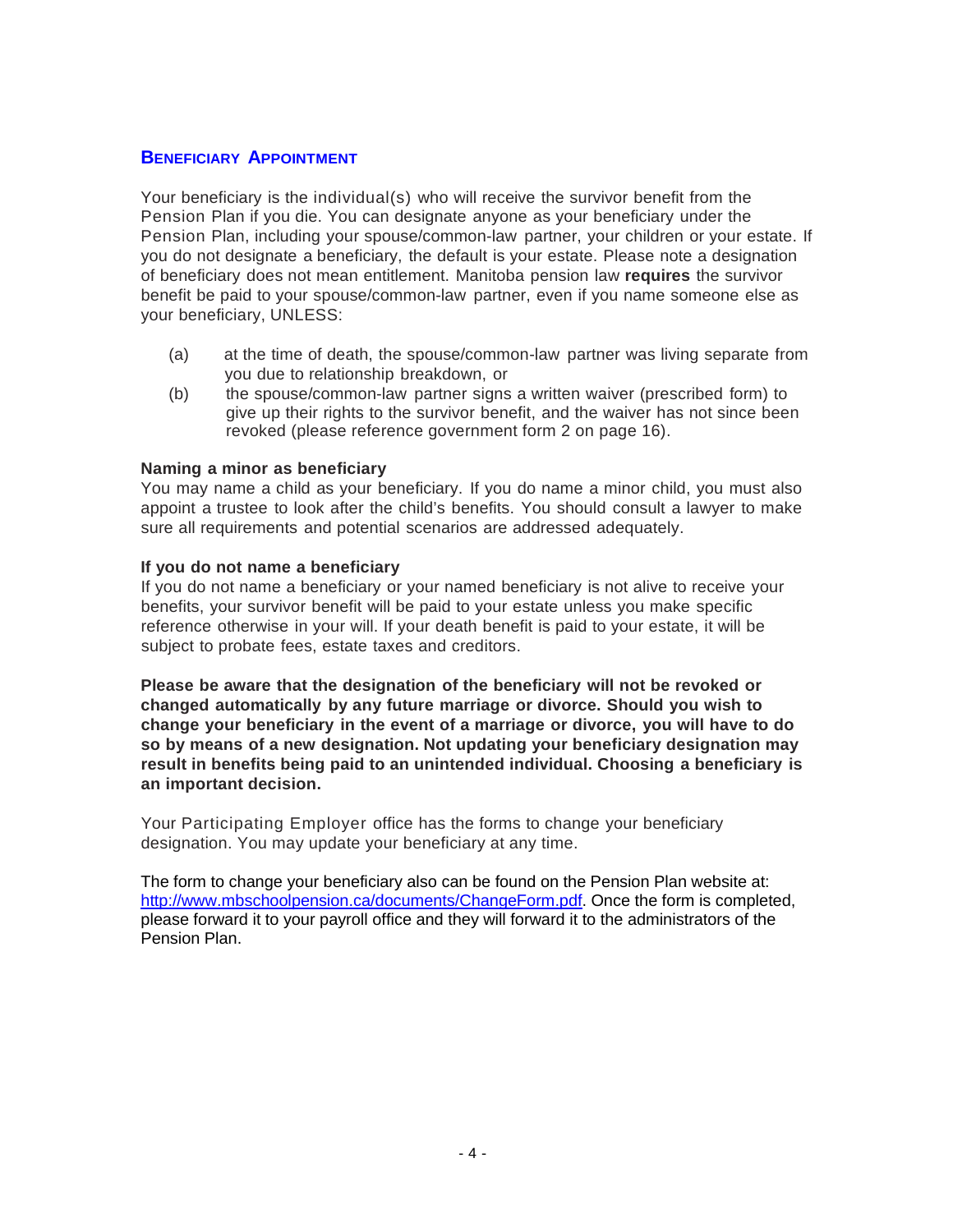# **CONTRIBUTIONS**

Required contributions to your pension account are shared EQUALLY between yourself and the Participating Employer and will consist of:

- **employee contribution account** for your required contributions, plus interest; and.
- **employer contribution account** for the Participating Employer matching contributions made on your behalf, plus interest.

The sum of your employee contribution account and employer contribution account is often referred to as your **total account**.

#### **Your required contributions**

Effective January 1, 2019, you are required to contribute each year eight percent of your earnings. Before 2019, you were required to contribute each year a percentage of earnings minus what you contributed to the Canada Pension Plan. The percentage varied according to your age.

Please note you must cease contributions and membership in the Pension Plan by the end of the calendar year in which you reach age 71.

Please note that once you have become a member of the Pension Plan, you must continue to contribute based on your earnings even if you become a non-full-time employee and your earnings drop below 25% of the YMPE.

#### **Employer contributions**

Your Participating Employer will match your required contributions dollar for dollar. These contributions are directed to your employer contribution account.

#### **Voluntary contributions**

In addition to the required contributions above, you may contribute an additional voluntary amount by payroll deduction to provide you with additional pension at retirement. A **voluntary & transferred-in account** will be established in your name and will form part of your **total account** to reflect any additional voluntary contributions. This additional voluntary contribution is subject to limits imposed by the *Income Tax Act,* shown below. Note, the Participating Employer will not match these additional voluntary contributions. Should you wish to make additional voluntary contributions, please contact the payroll department at your Participating Employer, since deductions will only commence at the beginning of a calendar year. You may notify your Participating Employer to cease additional contributions at any time during the year.

#### **Income Tax Limits**

Your required and voluntary (if applicable) contributions are deducted automatically from your pay and deposited into your account. These contributions are tax-deductible in the year they are made. Your annual required and voluntary contributions plus the matching Participating Employer contributions cannot exceed the lesser of:

- 18% of your salary, and
- the Money Purchase limit prescribed by the Federal government.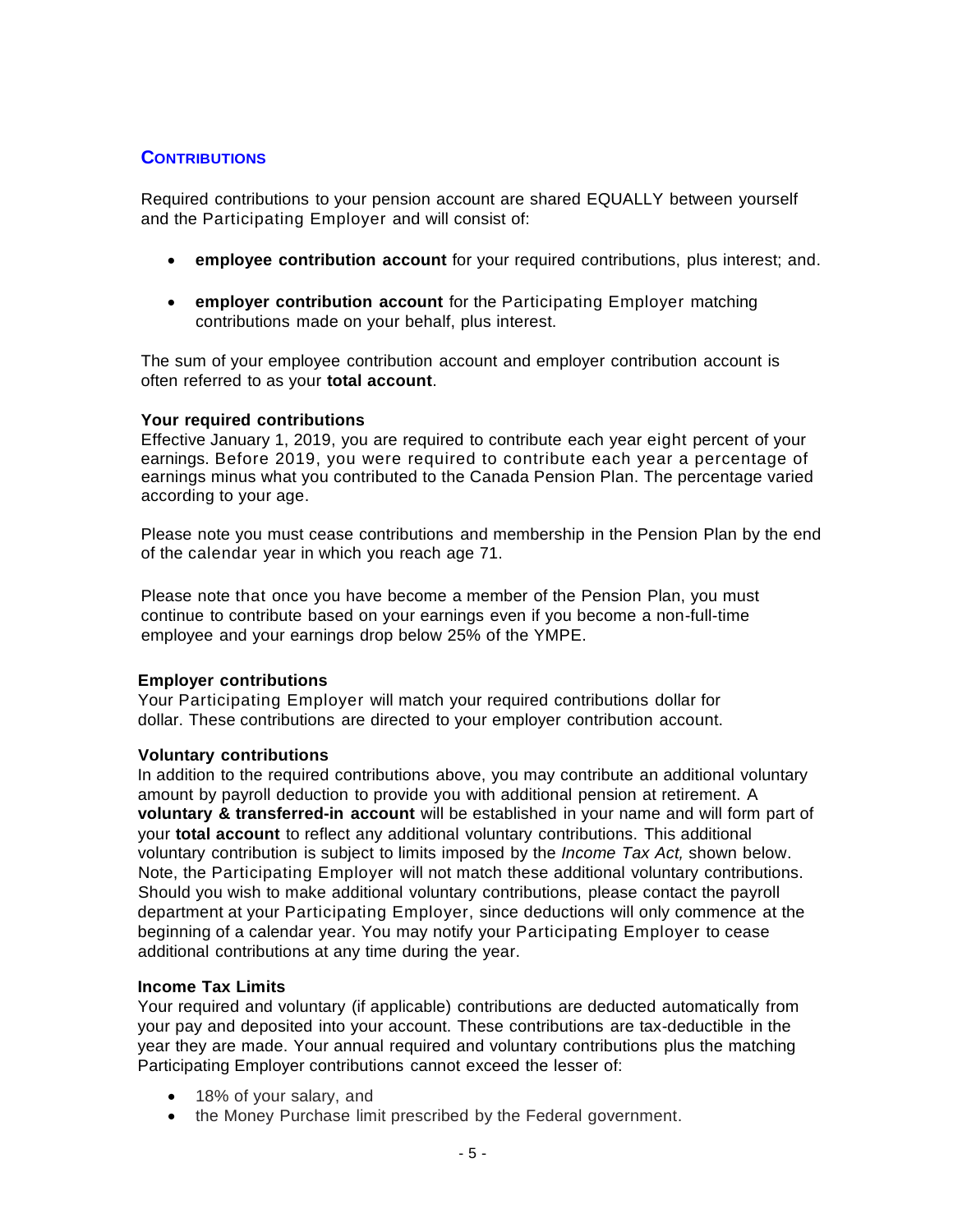This Money Purchase limit is reviewed annually and indexed. For 2018, the limit is \$26,500.

Participating Employer contributions made on your behalf are tax-sheltered. You are not required to pay income tax on these contributions nor related interest if the money remains in the Pension Plan.

The sum of your required and any voluntary contributions plus the Participating Employer's contributions on your behalf will be reported on your T4 slip as your Pension Adjustment (PA) for the year. Your Pension Adjustment is used to determine how much you are permitted to contribute to an RRSP in the following tax year.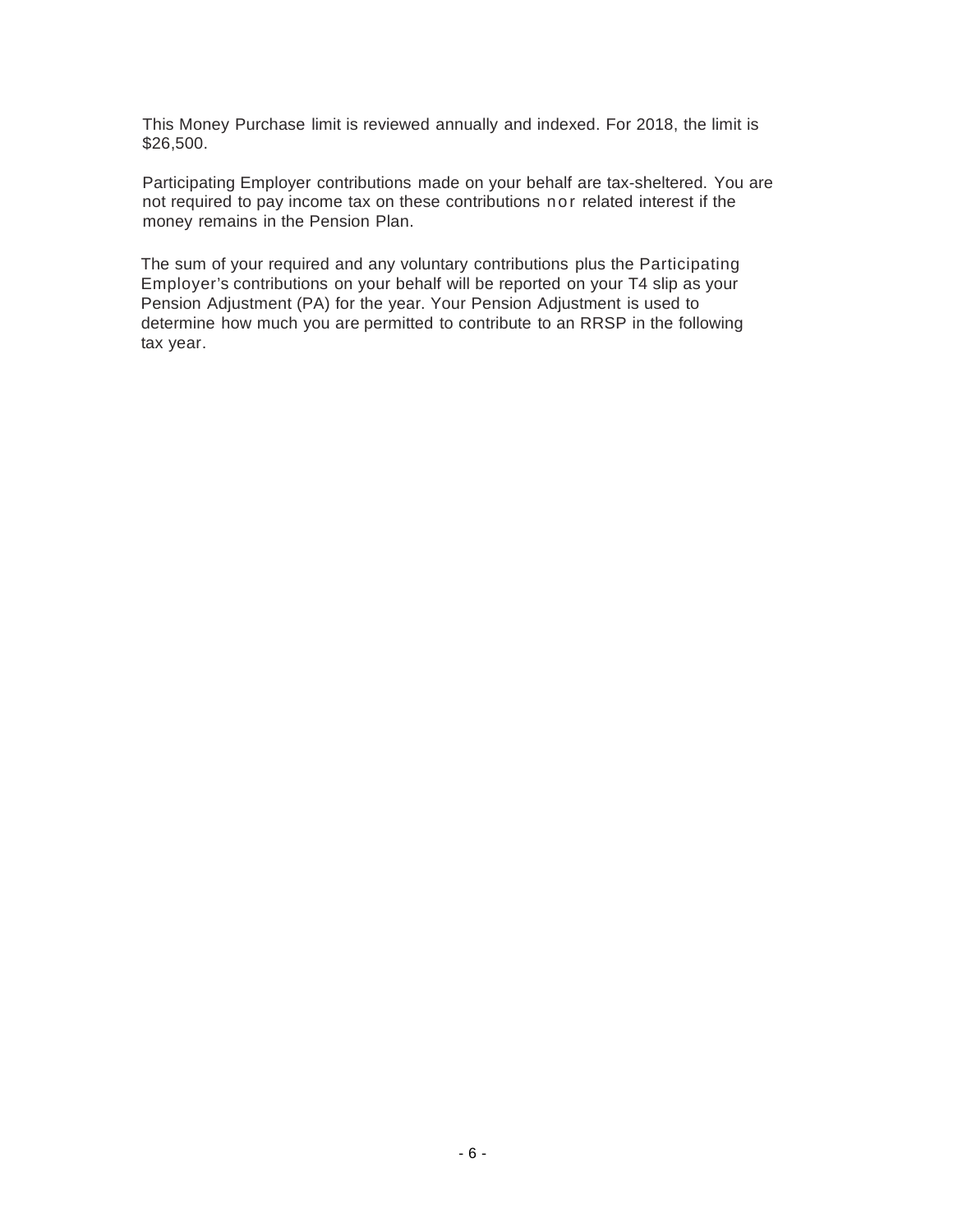# **TRANSFERS INTO THE PENSION PLAN**

If you were a member of a registered pension plan prior to joining the Manitoba School Boards Association Pension Plan, you may transfer the lump-sum value of your benefits from your prior plan into the Pension Plan. Any amounts transferred into the Pension Plan will be allocated to your **voluntary & transferred-in account**. This voluntary & transferred-in account will be credited the rate of return at the same level as your other contribution accounts effective from the date the funds are deposited.

If your contributions were transferred on a locked-in basis, they will be deemed "restricted" under the terms of the Pension Plan. As such, these funds must be used to provide a retirement income, and may not be withdrawn before you retire.

When you retire, your voluntary & transferred-in account (including any accumulated investment return) may be transferred out of the Pension Plan or used to purchase an annuity. The regulatory requirements of any locked-in funds transferred in will be adhered to.

#### **RRSP contributions**

Your membership in the Pension Plan will affect the amount of money you can contribute to a personal RRSP each year. After you file your income tax return each year, your RRSP contribution room will be reported to you on the *Notice of Tax Assessment* you receive from the Canada Revenue Agency.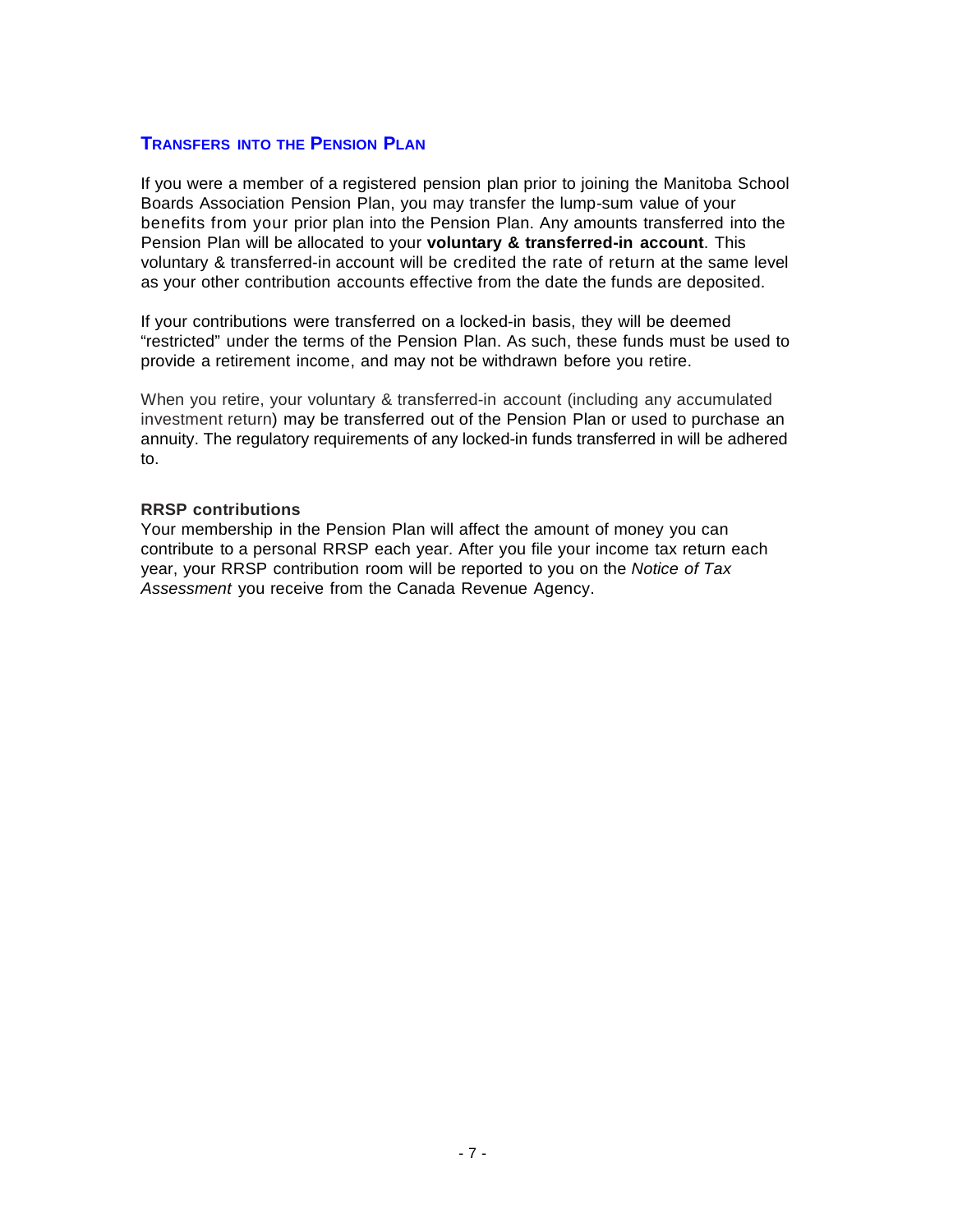# **EARNING INTEREST**

Your contributions and matching Participating Employer contributions are directed to the pension fund, a trust fund from which benefits are paid. It is administered by professional investment managers who are responsible for investing the Pension Plan funds prudently and based on clearly defined investment policies (Charter of Investment Policies, Guidelines and Objectives). The Board of Pension Trustees monitors the performance of the various managers regularly and makes changes as necessary.

The Pension Plan's rate of return is determined at each Plan Year end (December  $31<sup>st</sup>$ ). This rate of return is credited to the balance of your total account at the beginning of the Plan Year, and to the contributions made to your account during the Plan Year from the end of the month in which they are made.

Once a year in the spring, you will receive a personal pension statement that reports the amount of investment return credited to your accounts in the previous calendar year. In addition, the Board of Pension Trustees produces an annual report that provides an overview of the financial operation and performance of the pension fund.

#### **INTEREST FOR PARTIAL YEARS**

Should it become necessary to determine your total account balance at a date other than the Plan Year end (due to retirement, termination of employment or death), your pension account will be credited with the investment return for the period from the most recent Plan Year end (December  $31<sup>st</sup>$ ) to the end of the month prior to the date of payment or transfer from the pension fund. Your account will be credited with interest at the rate of return that can reasonably be attributed to the operation of the pension fund from the end of the most recent Plan Year to the end of month prior to the month of payment or transfer in accordance with *The Pension Benefits Act*.

Please be aware that if your account is transferred early in the Plan Year, the investment return for partial years described above will continue to apply until the Board of Pension Trustees determines an **estimated interim fund rate of return for the previous Plan Year** (usually around the middle of January). Once this interim fund rate is determined, it will be used for any future benefit payments until the annual accounting is completed for the previous Plan Year.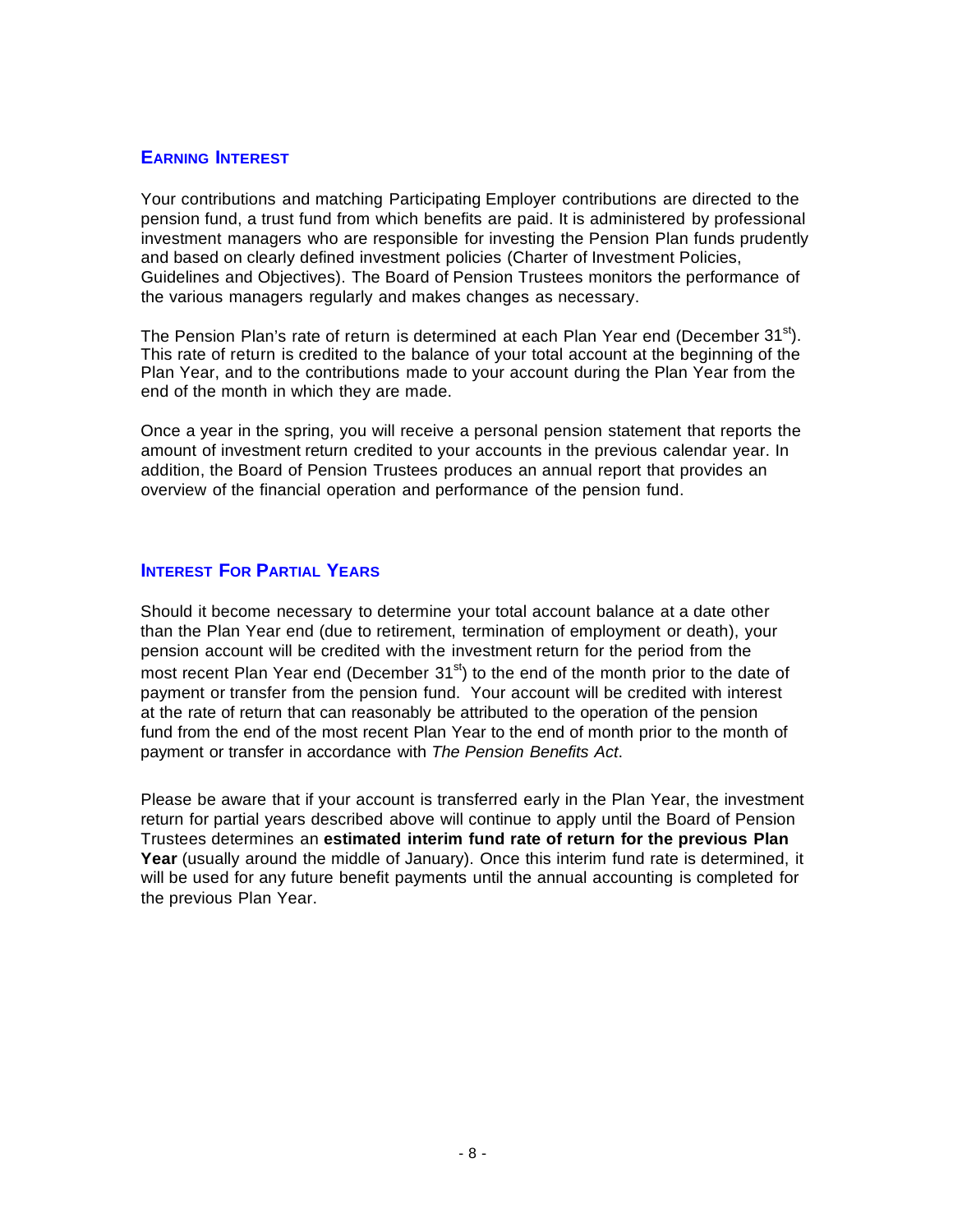# **OPERATING COSTS OF THE PENSION PLAN**

In addition to matching your contributions to the Pension Plan, each Participating Employer covers the administration and investment costs of managing the Pension Plan for the active plan members, as well as contributions credited to your account should you become sick or disabled.

#### **DEFERRED MEMBER ADMINISTRATION FEE**

If a terminated employee leaves their total account balance in the pension fund, a charge will be assessed each calendar year, following the year of termination. This annual charge is 0.6% of the account balance and is deducted from the employee's total account balance. This fee is subject to change but compares favorably to the investment cost or Management Expense Ratio charged by other financial institutions, which is often in the 2.0% range.

#### **RETIREMENT**

Choosing when to retire is an important decision that can have a large impact on your pension. Under the Pension Plan, you have several retirement date options to consider:

| Normal retirement   | The normal retirement date is the first day of the month<br>following your 65 <sup>th</sup> birthday.                                                                                                                                                                                                                                                                                                                                                                             |
|---------------------|-----------------------------------------------------------------------------------------------------------------------------------------------------------------------------------------------------------------------------------------------------------------------------------------------------------------------------------------------------------------------------------------------------------------------------------------------------------------------------------|
| Early retirement    | You can retire at any date after your 50 <sup>th</sup> birthday. You must<br>terminate employment if you wish to start your pension early.                                                                                                                                                                                                                                                                                                                                        |
| Deferred retirement | You can keep working beyond your normal retirement date.<br>However, by law, you must begin collecting your pension<br>benefits no later than December $31st$ in the year you turn 71,<br>whether you continue to work or not.                                                                                                                                                                                                                                                    |
|                     | If you elect to continue working after age 65, you and the<br>Participating Employer must continue to contribute to the<br>Pension Plan until you retire. However, members who have<br>turned age 65, prior to January 1, 2018 will have the right to<br>discontinue contributions and either begin their pension or<br>defer receiving it to a later date. Members are cautioned that<br>collecting a pension while continuing to work can have<br>significant tax implications. |
|                     | Note in the year in which you attain age 71, you will have to<br>stop participating and cease payroll deductions to the Pension<br>Plan by November $1st$ at the latest in order to allow<br>time to process your benefit by December 31 <sup>st</sup> .                                                                                                                                                                                                                          |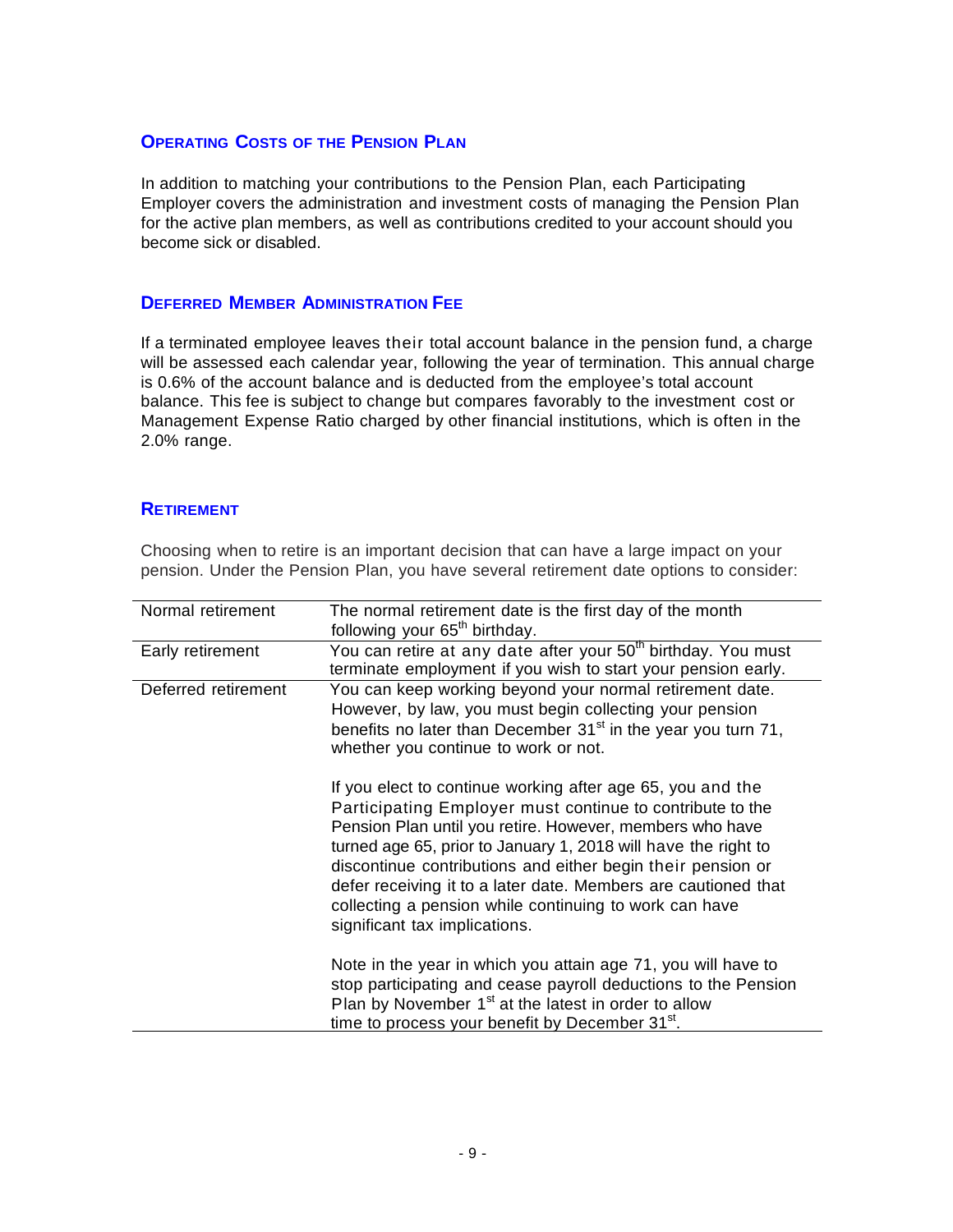# **RETIREMENT INCOME**

With a defined contribution plan, the income you receive at retirement depends on the contributions made and the investment performance of the pension fund. You will receive your total account balance, which is made up of your contributions and the matching Participating Employer contributions plus investment income. You will also receive any voluntary contributions you made, or other funds you transferred from another registered pension plan. Your account balance must be transferred out of the Pension Plan to begin receiving retirement income.

#### **Your Pension Plan Payment Options**

The Pension Plan provides you with retirement income choices. You can elect to transfer your total account balance either to:

- 1. a life insurance company to purchase a lifetime annuity;
- 2. a Life Income Fund (LIF) with an approved financial institution; or
- 3. a combination of the two options above.

If you have a spouse/common-law partner on the date of retirement and you elect to purchase a lifetime annuity, you must, by law, select a form of pension that provides at least a 60% lifetime survivor pension to your spouse/common-law partner. Your spouse/common-law partner may waive his or her right to a survivor pension by signing a prescribed form. **The required form is available from Eckler Ltd. or the Office of the Superintendent - Pension Commission of Manitoba website at [http://www.gov.mb.ca/labour/pension/pdf/form5a\\_waiver60joint.pdf](http://www.gov.mb.ca/labour/pension/pdf/form5a_waiver60joint.pdf) (Form 5A).**  However, waiving the right to a survivor pension is a serious matter; you and your spouse are advised to get independent legal advice before making this decision.

Please reference the definition of Spouse/Common law partner in the glossary of terms. If you are of retirement age and do not want to start drawing retirement income, you may elect to leave your account balance under the Pension Plan or transfer it to a Locked-In Retirement Account (LIRA) with an approved financial institution. However, by the end of the year in which you turn age 71 you must elect to commence your retirement income.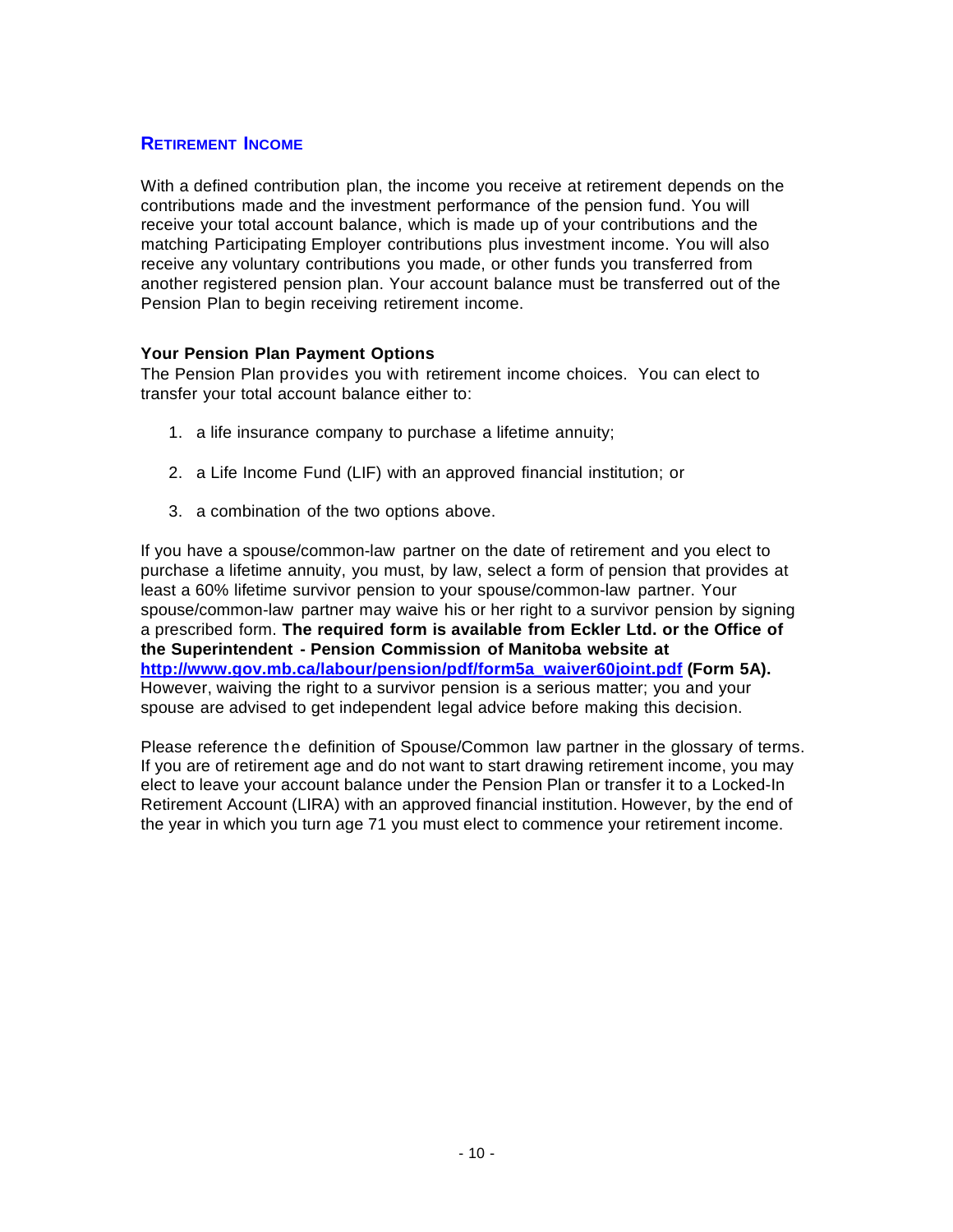#### **1. Your Lifetime annuity**

When you purchase a life annuity through a life insurance company you are trading your account balance for guaranteed income for life. There is no investment risk and no risk of outliving the income. There are a number of different forms of annuities that can be elected based upon your needs.

**Joint lifetime annuities** not only provide income for your life, but income for your spouse's life as well. The joint annuity option can have a survivor benefit to the spouse of either 100% or  $66^{2/3}\%$ . Legislation requires a minimum 60% survivor annuity if you have a spouse/common-law partner who has not waived his or her right to a survivor pension.

There are also **single lifetime annuities** for those who do not have a spouse at retirement, or if the spouse has waived his or her right to a survivor pension. A single lifetime annuity provides you with a guaranteed income for *your* life.

A **guarantee period** of up to 15 years may also be added to either the single lifetime or the joint lifetime annuity to ensure you have some protection for your beneficiaries or the estate.

The income generated by an annuity depends on many factors**,** including:

- long-term interest rates at the time of purchase, which are related to the yields of long-term bonds;
- your age at retirement;
- your spouse's age at your retirement (if applicable); and
- life expectancy.

Since long-term interest rates may fluctuate from month to month, it is impossible to determine your exact monthly pension benefit in advance of your retirement date.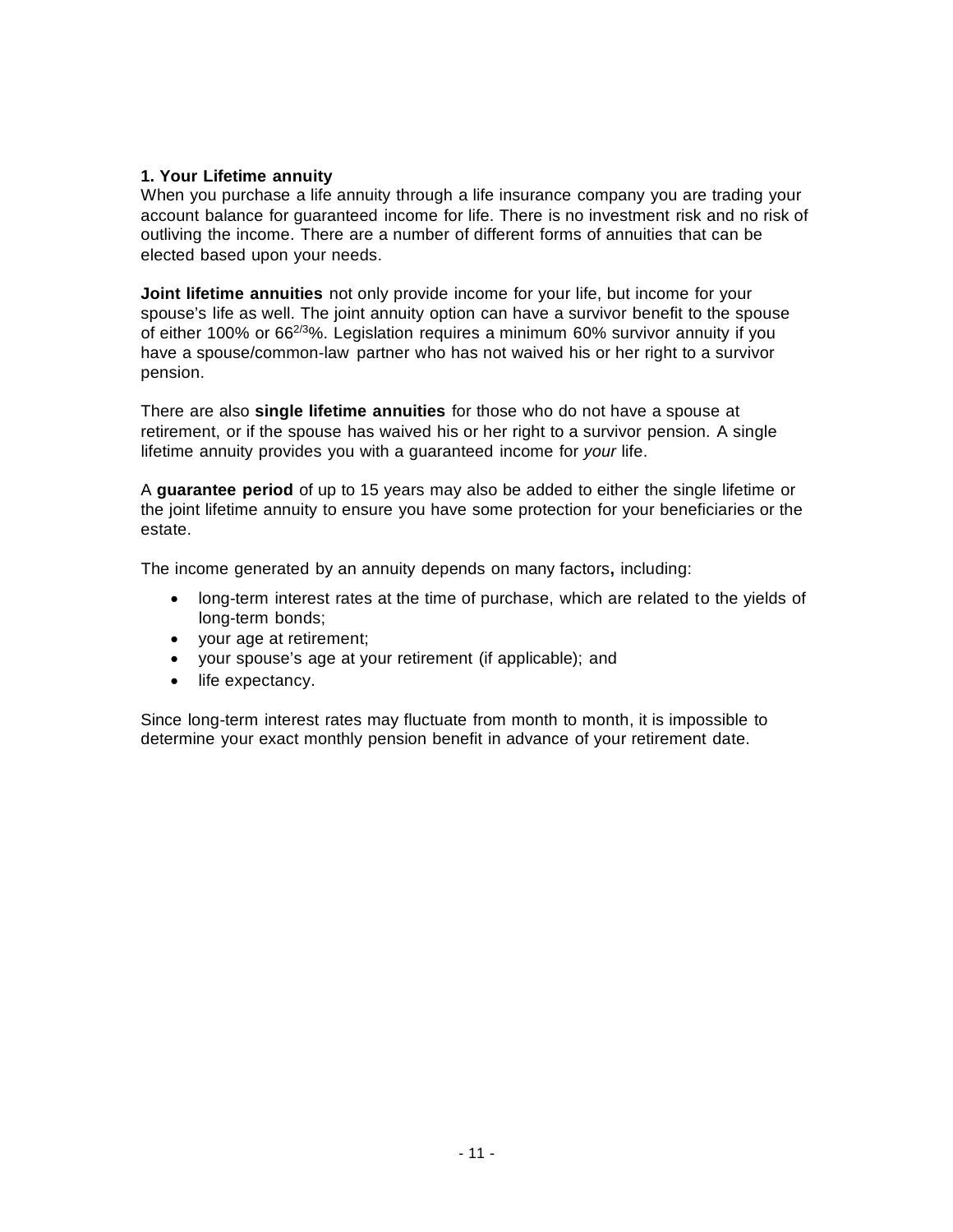It is important to note the current long-term interest rate can have a significant impact on the pension/annuity calculated on your behalf. The higher the long-term interest rate, the higher the monthly benefit amount, as outlined in the following table:

#### **LIFE ANNUITY EXAMPLE**

| Total value of account: \$100,000 |                        |  |
|-----------------------------------|------------------------|--|
| <b>Base rate</b>                  | <b>Monthly pension</b> |  |
| 4.0%                              | \$567                  |  |
| $3.0\%$                           | \$514                  |  |
| 2.0%                              | \$464                  |  |

Member age: 65

**This example has been provided for illustrative purposes only.** Your annuity will be calculated based on your personal circumstances and the long-term interest rates in effect as of your retirement date.

#### **Early or Late Retirement Considerations**

The actual amount of pension *you* receive will be determined by your personal circumstances and the long-term interest rates in effect at your retirement date. However, as these examples illustrate, your age at retirement will also significantly impact the amount of income you can expect to receive. If you start your pension early, you will lose out on future contributions and the investment income accumulating on your account, and you will be collecting your pension for a longer period. These factors will reduce the size of your monthly pension. On the other hand, if you delay your retirement, your pension account will continue to grow through contributions and will be credited with investment return. You will be then drawing on your income for a shorter period and as a result, your monthly pension will generally be larger.

#### **Pension Increase (Inflation Protection)**

Most years, the cost of living goes up, not down. This can have a significant impact on the buying power of your pension over the long term. You can purchase an **indexed annuity** with your total account balance, but the monthly pension at retirement could be 20% to 25% less than it would be without indexing. The reduction in the amount of pension is again dependent on your age, your spouse's age (if applicable), and the level of indexing of the annuity.

#### **Group Annuity Contracts**

The Board of Pension Trustees has established group annuity contracts with major insurance companies to provide plan members with group annuity rates that may be higher than those available on an individual basis. Once you have selected your annuity option, quotations from the insurance companies can be obtained so you receive the most competitive rate available. Eckler Ltd. will assist you with the annuity purchase under this group arrangement.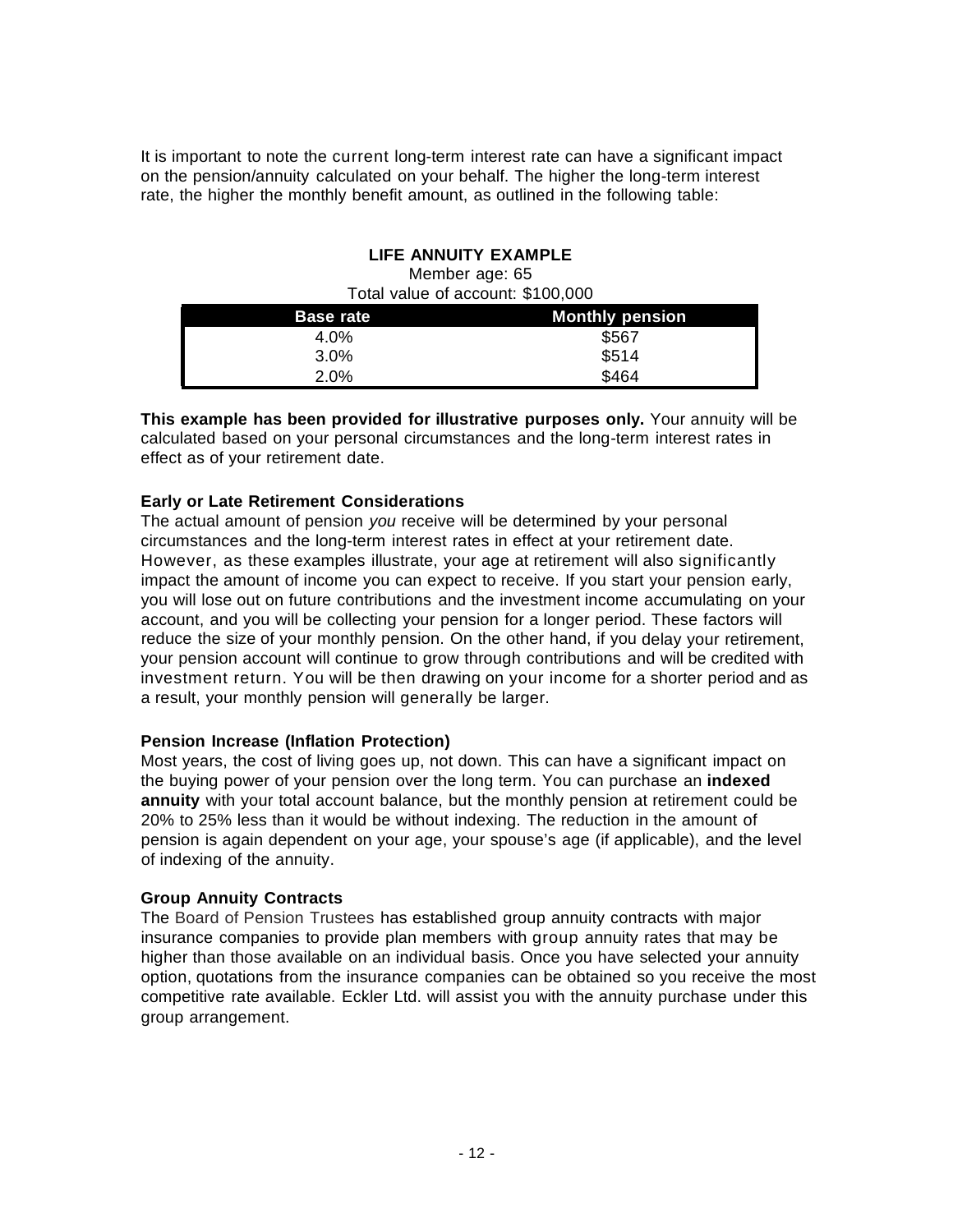# **2. Life Income Fund (LIF)**

Instead of receiving a life annuity at retirement, you can transfer the total value of your account to a Life Income Fund (LIF). The main feature of this option is outlined below.

| <b>Life Income Fund</b><br>(LIF) | A LIF is another type of contract, approved in Manitoba,<br>designed to provide flexible income over your retirement. Under<br>this option you continue to manage your money, but the<br>government sets both a minimum and maximum amount of<br>income you can receive each year from your LIF. Within<br>this range, you decide each year whatever payments you wish<br>to receive.<br>Payments in future years are dependent on the amount of<br>income withdrawn, the investment earnings under the LIF<br>contract and the minimum and maximum set by the<br>government.<br>Note you may purchase a life annuity with your LIF account<br>balance at any time. |
|----------------------------------|---------------------------------------------------------------------------------------------------------------------------------------------------------------------------------------------------------------------------------------------------------------------------------------------------------------------------------------------------------------------------------------------------------------------------------------------------------------------------------------------------------------------------------------------------------------------------------------------------------------------------------------------------------------------|

This transfer will remain locked-in under current pension law, and cannot be cashed-in; it must be used to provide a retirement income. In addition, your locked-in benefit entitlement remains subject to pension legislation requirements for pension sharing, survivor benefits and death benefits.

# **Prescribed Retirement Income Fund (PRIF)**

A Manitoba LIF contract owner who is at least 55 years of age may (with spousal approval, if applicable) **apply for a one-time transfer of up to 50% of the balance in one or more LIFs to a Prescribed Retirement Income Fund (PRIF).** In general terms, a PRIF is similar to a RRIF and has no limit on the maximum amount of income you can receive each year. This option provides for even greater income flexibility than the LIF above. However, in choosing this option you may exhaust your retirement income more quickly than anticipated. Caution is recommended when transferring to the PRIF.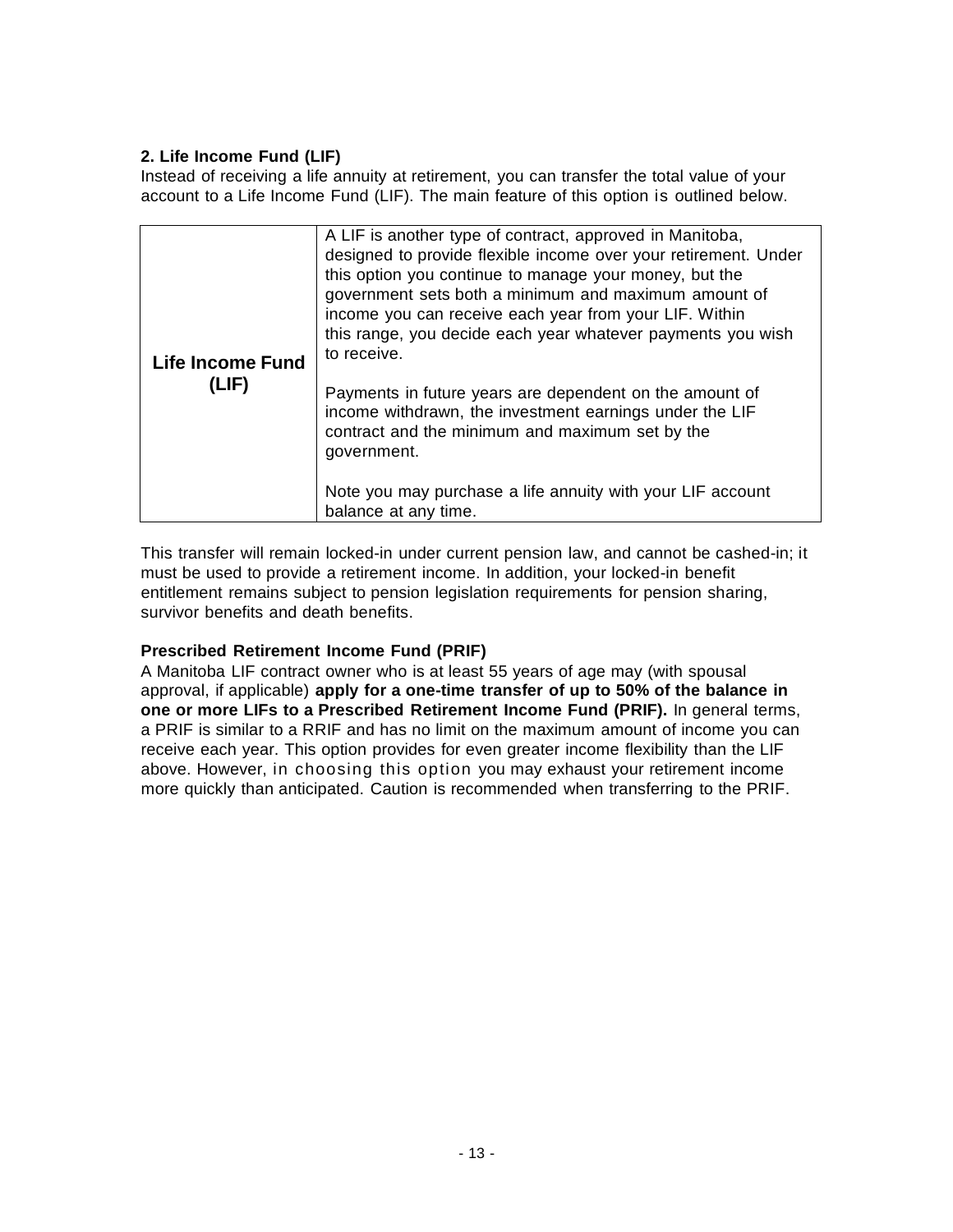#### **Group LIF/PRIF/RRIF/RRSP Contracts**

The Board of Pension Trustees has established a Group LIF and PRIF arrangement that may provide members of the Manitoba School Boards Association Pension Plan with **more flexibility** and **lower fees** than individual or retail LIFs or PRIFs. Under the Group arrangement the investment management fee on the market-based funds is generally lower than what is available to you on an individual basis from a retail financial institution. In retail plans that offer mutual fund type investments, the fee is called the Management Expense Ratio (MER) and is described in the prospectus. There are fees associated with any financial product and members are encouraged to learn about all fees when making comparisons.

There are no charges to join or leave the Group LIF/PRIF and it can also accept other registered funds such as RRSPs and RRIFs, so it can be used for all your retirement funds. Eckler Ltd. will assist you with this group arrangement.

If you are nearing retirement you may contact the retirement counselor at Eckler Ltd. and request a retirement quotation of your pension entitlement and options on retirement.

#### **James Ralko (Retirement Counsellor)**

Eckler Ltd. 2475 – One Lombard Place Winnipeg, MB R3B 0X3 Tel: (204) 988-1581 or toll-free at: 1 (877) 988-1581 Email: [jralko@eckler.ca](mailto:jralko@eckler.ca)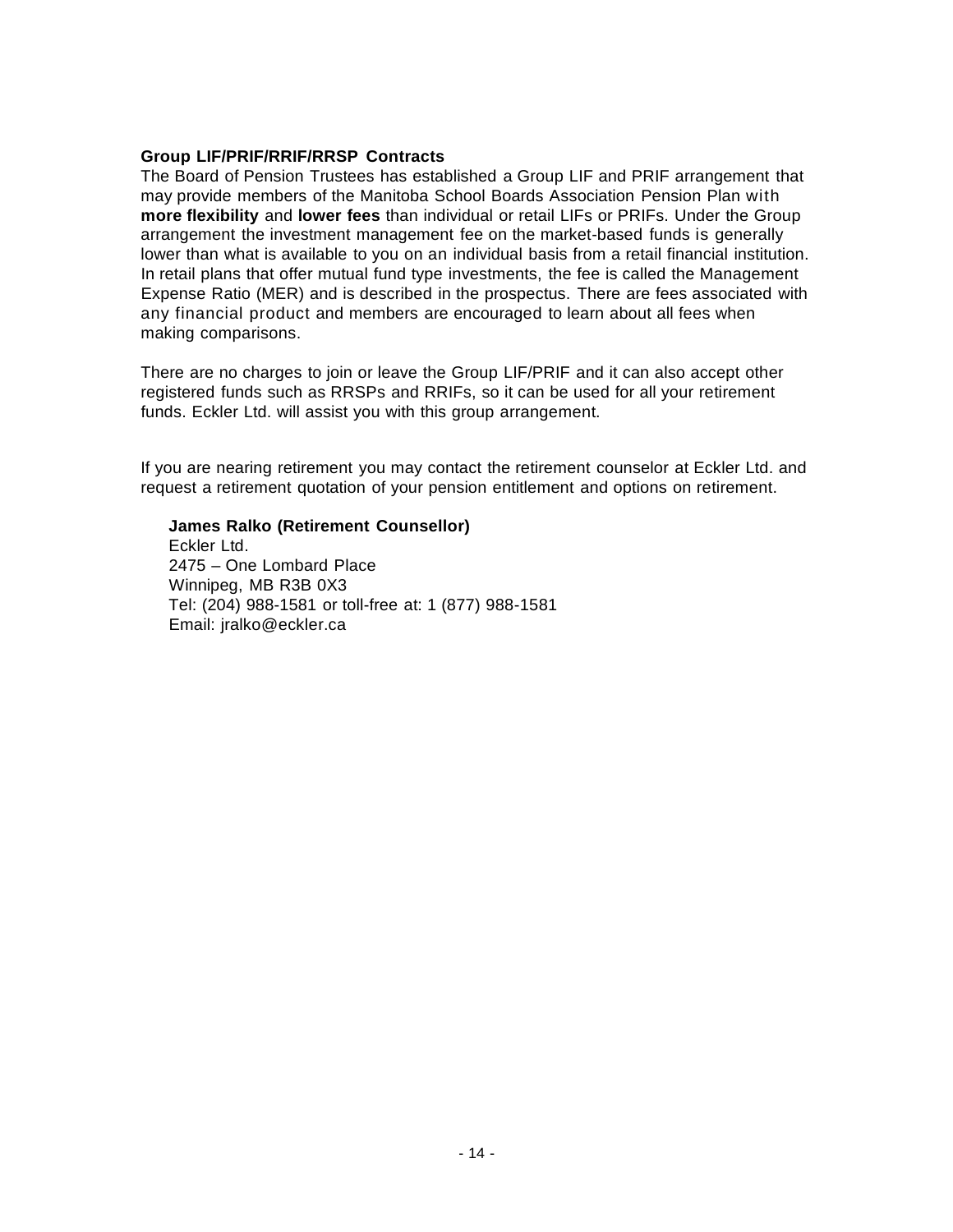# **TERMINATION OF EMPLOYMENT BEFORE RETIREMENT**

Your benefit in the Pension Plan is **vested** immediately. If you leave your position with the Participating Employer, you will receive the total value of your account (both your employee and employer contributions), no matter how long you were in the Pension Plan.

Your benefit is locked-in, except for certain age and years-of-employment conditions outlined below. If you leave your position, you have three options for your account. You may:

- transfer your account value to a Locked-In Retirement Account (LIRA) see Glossary of Terms;
- transfer your account value to a new employer's registered pension plan, provided that the plan accepts transfers; or
- leave your total account under this Pension Plan.

If you terminate employment with a Participating Employer and subsequently become employed with another Participating Employer, you may be able to combine your total account balance from the previous Participating Employer with your total account with your current Participating Employer, once you have become a member.

**Non-locked-in** means your pension benefit entitlement is not subject to any pension legislation requirements.

#### **Non-locked-in benefits**

Subject to the conditions below, you may elect to receive some or all of the value in your account on a **non-locked-in** basis. In this case, you can elect to:

- receive the value of your benefit as a cash lump-sum (less withholding tax), or
- transfer the value of your benefit to a personal RRSP/RRIF or to your new employer's registered pension plan on a tax-sheltered basis.

| If $\ldots$                                 | You may elect                                 |
|---------------------------------------------|-----------------------------------------------|
| your total account balance is less than 20% | to receive the value of your total account on |
| of the Yearly Maximum Pensionable           | a non-locked-in basis.                        |
| Earnings (YMPE in 2018 is \$55,900, 20% of  |                                               |
| $$55,900 = $11,180$                         |                                               |
| there is a terminal illness or disability   | subject to certain requirements, to receive   |
| resulting in shortened life expectancy      | the value of your total account on a non-     |
|                                             | locked-in basis upon certification by a       |
|                                             | medical practitioner of a considerably        |
|                                             | shortened life expectancy, which cannot       |
|                                             | exceed two years.                             |
| you become a non-resident of Canada         | to receive the value of your total account on |
|                                             | a non-locked-in basis subject to written      |
|                                             | confirmation from Canada Revenue Agency       |
|                                             | that you are a non-resident for the purposes  |
|                                             | of the Income Tax Act along with consent      |
|                                             | from your spouse (if applicable).             |

*"Transferring your account will be allowed if you commence a teaching position with another Participating Employer. However, if you accept employment in a teaching position with the same Participating Employer, your total account cannot be transferred from the Pension Plan."*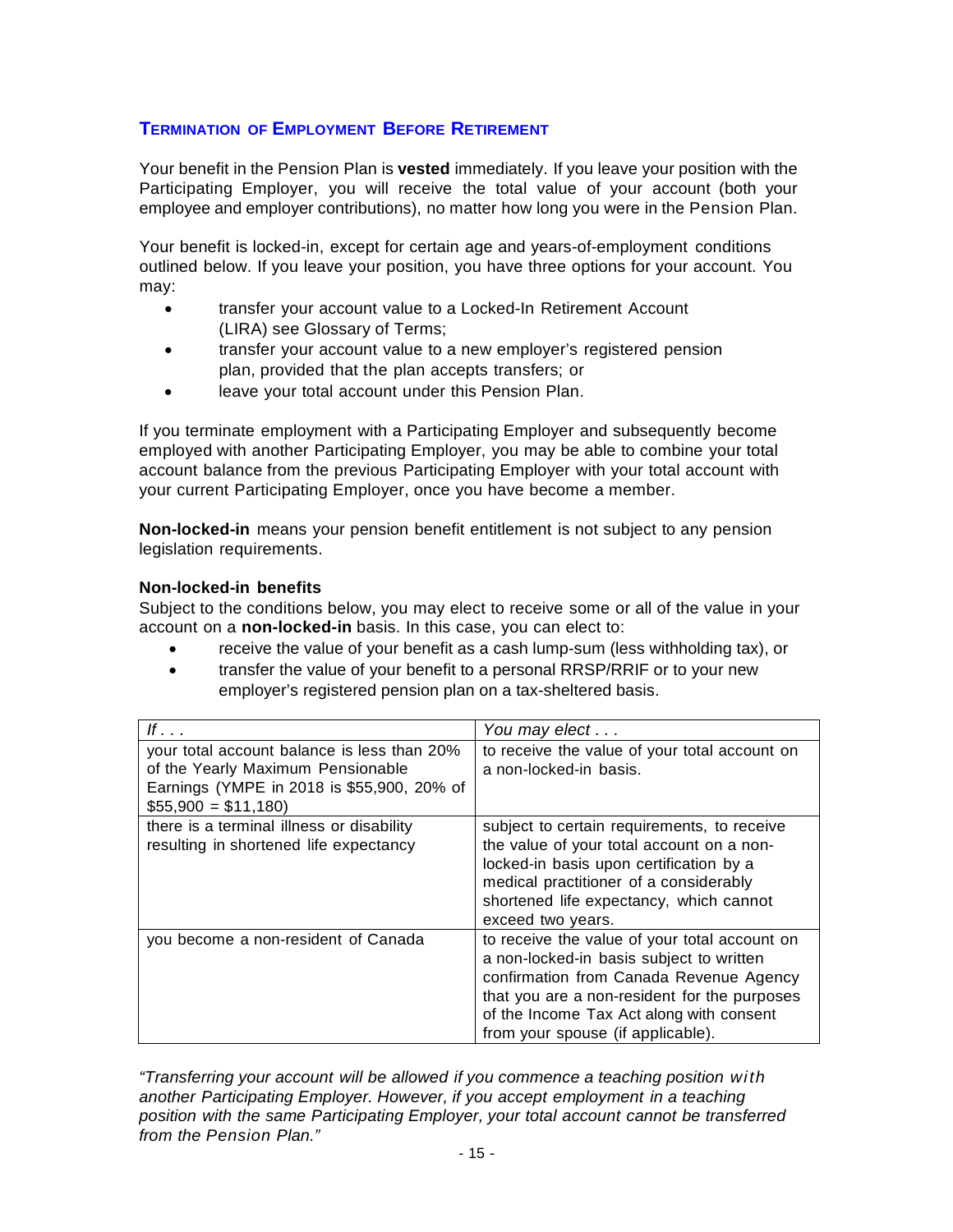# **SURVIVOR BENEFITS**

#### **Prior to Retirement**

If you die while you are an active or terminated member, your beneficiary will receive a benefit equal to the total value of your account with interest. For details on beneficiary appointment, see page 4.

If you **have a spouse/common-law partner** at such date and you are not living separate and apart from the spouse/common-law partner by reason of the breakdown of your relationship, he or she is automatically entitled to the total value of your account with interest under Manitoba law, even if you had named someone else as your beneficiary. Your spouse/common-law partner can leave the total account under the Pension Plan or elect to transfer the survivor benefit, on a tax-sheltered basis, to:

- their Locked-in Retirement Account (LIRA) or Life Income Fund (LIF);
- their employer's registered pension plan, provided the plan accepts transfers; or
- an insurance company for the purchase of an immediate or deferred lifetime annuity.

Your spouse/common-law partner may waive their entitlement to the pre-retirement survivor benefit. **The required form is available from Eckler Ltd. or the Office of the Superintendent - Pension Commission of Manitoba website at [http://www.gov.mb.ca/labour/pension/pdf/form2\\_deathbenefitwaiver.pdf](http://www.gov.mb.ca/labour/pension/pdf/form2_deathbenefitwaiver.pdf) (Form 2).** 

Any such waiver may be revoked by joint action of the spouse/common-law partner and you, in the manner prescribed. If you die after the filing of such a waiver, and such waiver remains in effect at the time of your death, the survivor benefit shall be payable to your named beneficiary.

If you **don't have a spouse/common-law partner** under the terms of the Plan, or your spouse/common-law partner has signed the prescribed waiver form, your named beneficiary is entitled to the total value of your account. When a survivor benefit is paid to someone other than a spouse/common-law partner, it is paid in a single payment, less withholding taxes.

If you **don't name a beneficiary**, your survivor benefit will be paid to your estate unless you make specific reference to it in your will. If the benefit is paid to your estate, it will be subject to probate and related fees.

#### **After Retirement**

The survivor benefit (if any) will be paid in accordance with the form of pension income you elected at the time of your retirement.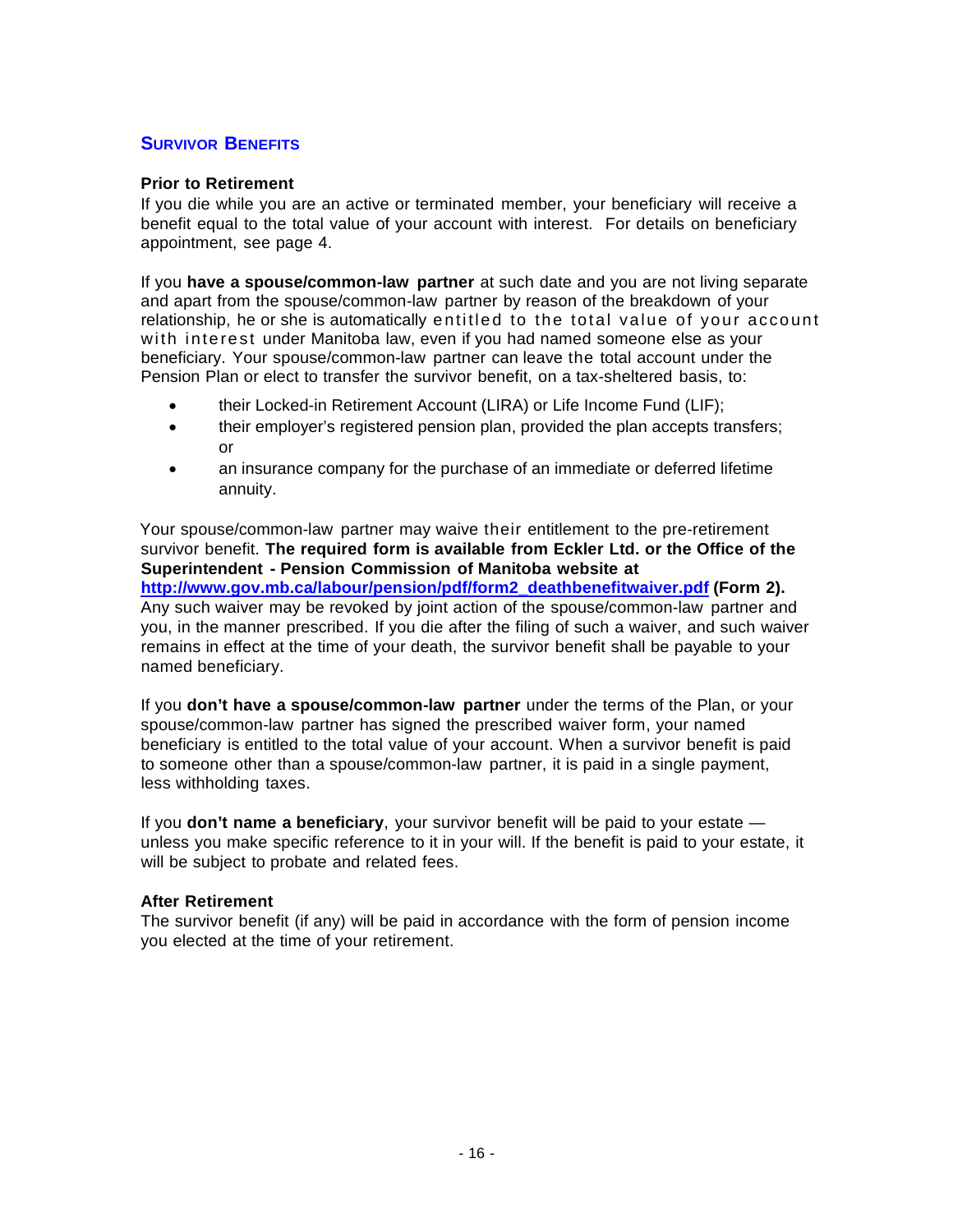# **ABSENCE FROM WORK DUE TO SICKNESS**

If you become absent from work because of illness or accident and this absence extends beyond 80 consecutive working days, the Participating Employer will credit your employee contribution account as if you were still contributing to the Plan.

Commencing on the latest of the  $81<sup>st</sup>$  working day of absence or the last day a contribution is made by you if you were being paid sick days, your employee contribution account will be credited with the contributions you would have made if you were working during this period of absence. The amount credited to your employee contribution account will be determined based on your earnings level on the date of your absence commenced. This credit to your employee contribution account is made by your Participating Employer. The Participating Employer will also match that contribution to your employer contribution account as if you were still working.

You do **not** have to make application for this benefit. The calculation of this benefit will be determined at the end of the Plan year or at the time of termination, death or retirement. The crediting of contributions to your employee contribution account by the Participating Employer will continue to the earlier of:

- (a) the date you return to work; or
- (b) the date you cease to be an employee of the Participating Employer (you terminate, die or retire).

This benefit is subject to a lifetime maximum benefit of 24 months.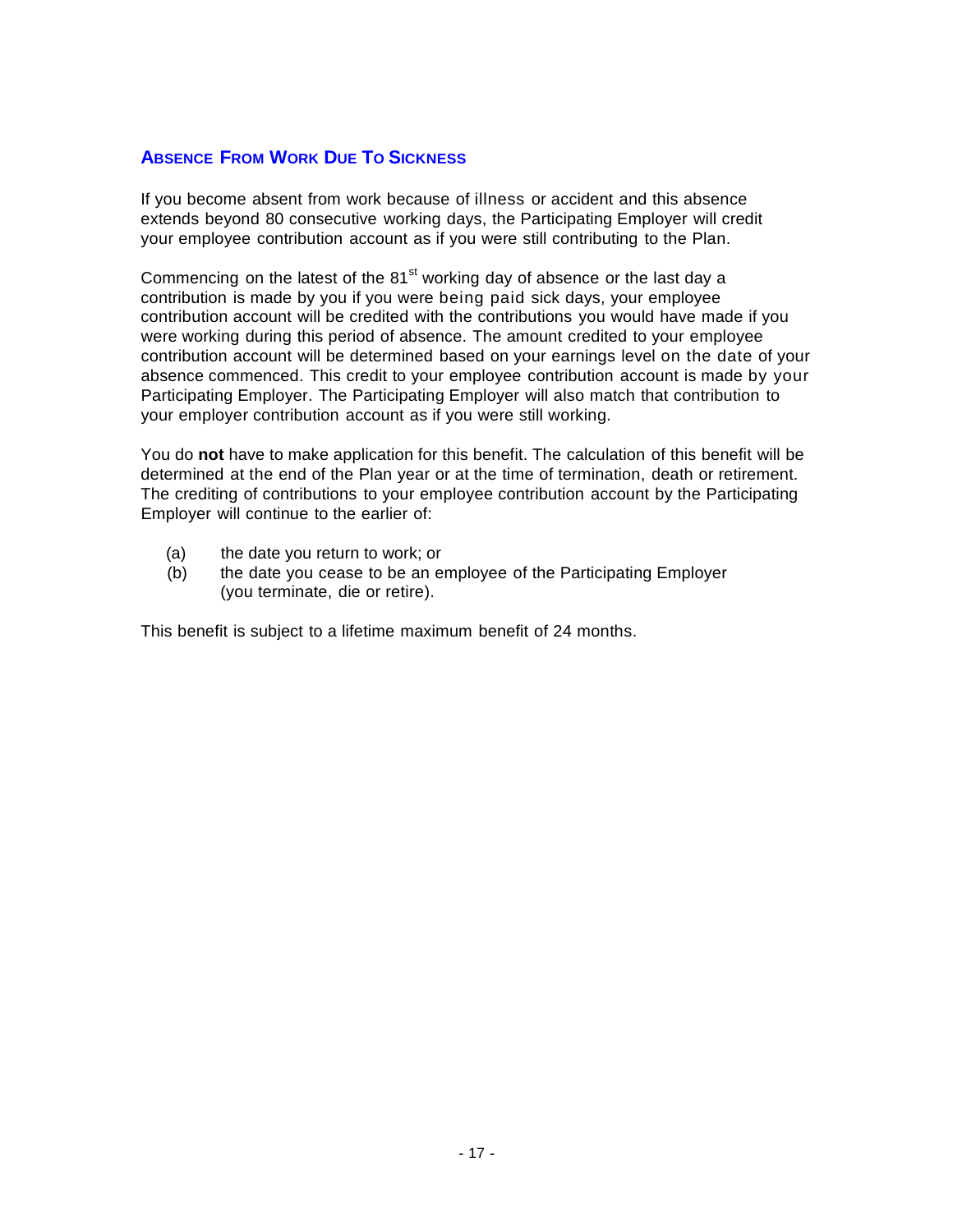#### **RELATIONSHIP BREAKDOWN**

Your pension is a family asset. In other words, if you and your spouse/common-law partner end your relationship, the pension you built during your relationship will be taken into account when your family assets are divided.

A division of your pension is triggered if:

- (a) there is an order of the Court of Queen's Bench made under *The Family Property Act* requiring family assets to be divided; or
- (b) according to a written agreement between you and your spouse or commonlaw partner requiring the division of family assets.

The division is mandatory if there is a written agreement, in which case the pension benefit credit must be split on an equal basis. The spouse or common-law partner's share is half of the difference between the total account value as of the separation date and the total account value as of the date the relationship began.

If you and your spouse/common-law partner end your relationship, please contact Eckler Ltd. directly. Once you do this, you and your former spouse/common-law partner will be advised, in writing, of the pension credits subject to sharing. The sharing of pension credits applies to pensions earned (i.e., accrued) by Plan members.

If both you and your spouse/common-law partner are members of a registered pension plan and both of you agree in writing, you may divide the net difference between your pension benefits.

#### **Opting out**

You and your spouse/common-law partner may enter into a written agreement *not* to divide any pension benefits. This may be done only after you both have received independent legal advice and a statement of the amount of the division. This written agreement must be filed with administrators of the Plan, Eckler Ltd. The agreement must acknowledge both you and your spouse/common-law partner entered the agreement without duress, coercion or compulsion, and you have received independent legal advice on the agreement and a statement of pension to be divided.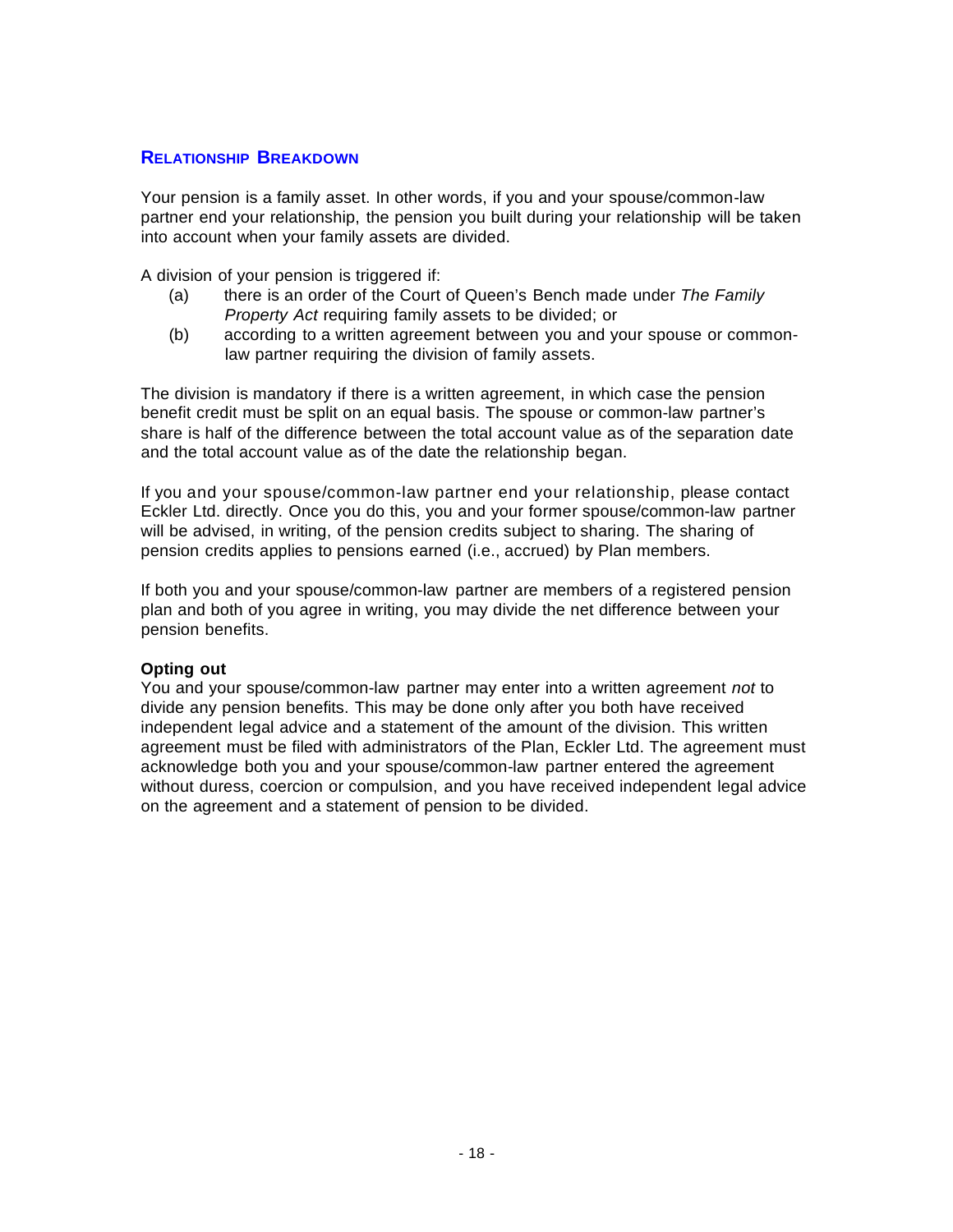#### **Transfer of Pension Credit**

Once the pension credit split has been determined, the former spouse/common-law partner has the option of transferring their share to:

- a Locked-In Retirement Account (LIRA);
- a Life Income Fund (LIF); or
- his or her employer's registered pension plan (provided they are a member and the plan accepts transfers).

Following the transfer, your account and voluntary & transfer-in account, if applicable, will be reduced accordingly.

You can find additional marital breakdown information on the Manitoba Pension Commission website at [www.gov.mb.ca/labour/pension.](http://www.gov.mb.ca/labour/pension)

#### **ATTACHMENT, ASSIGNMENT AND GARNISHMENT OF PENSION BENEFITS**

Your benefits payable under the Plan cannot be assigned, surrendered or given as security, and are exempt from execution, seizure or attachment. However, the legislation does allow your benefits to be garnished to satisfy delinquent maintenance payments to a former spouse pursuant to the Maintenance Enforcement Program of Manitoba.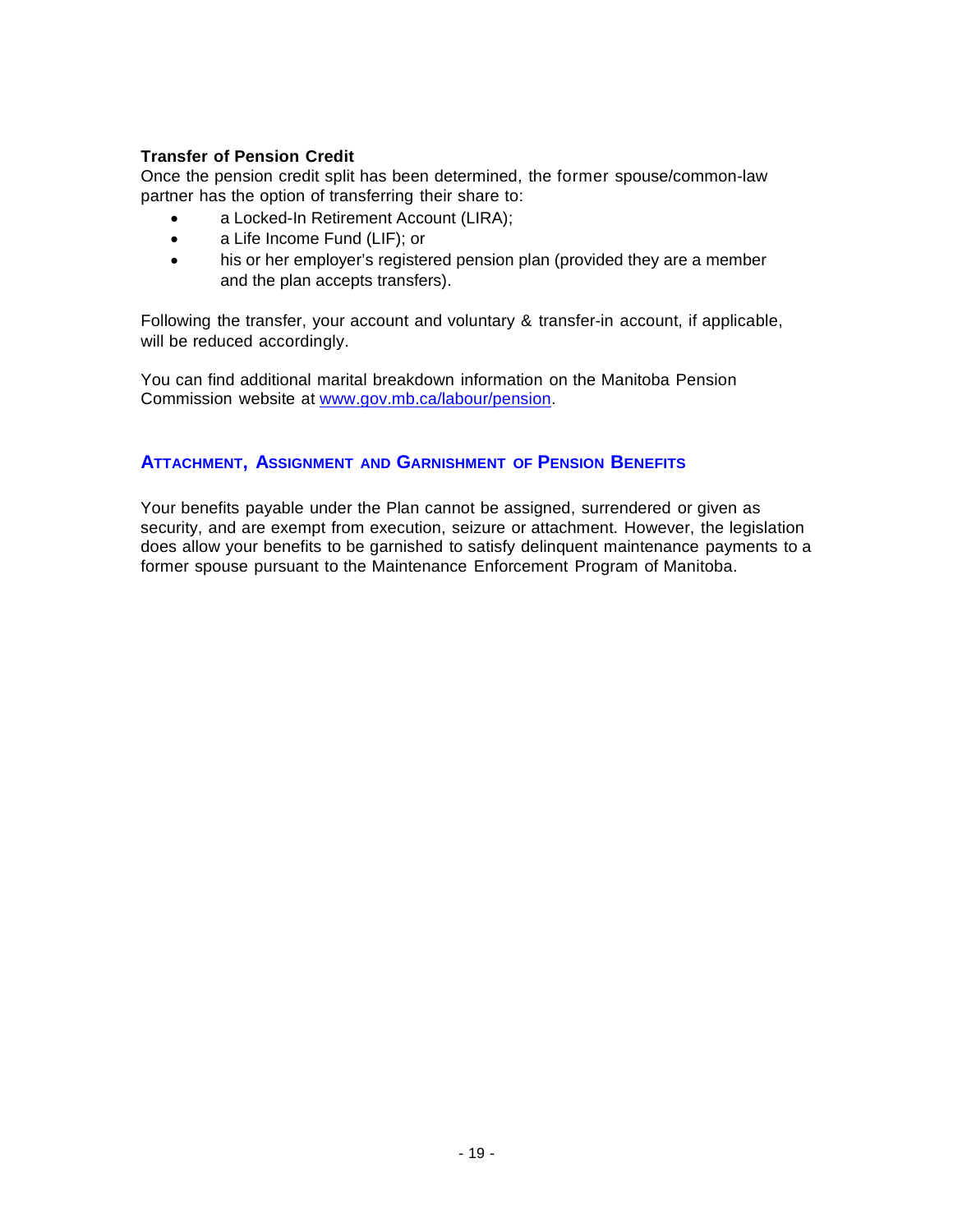# **YOUR PENSION PLAN AT A GLANCE**

| <b>Eligibility</b>                                                                | All regular employees in a non-teaching capacity may join the<br>Plan after completing one year of service. Full-time<br>employees are required to join upon completing one year of<br>service. All non- full-time employees are required to join on<br>January 1 <sup>st</sup> following two consecutive years of employment in<br>which their earnings exceed 25% of the Year's Maximum<br>Pensionable Earnings (YMPE). |
|-----------------------------------------------------------------------------------|---------------------------------------------------------------------------------------------------------------------------------------------------------------------------------------------------------------------------------------------------------------------------------------------------------------------------------------------------------------------------------------------------------------------------|
| What you contribute                                                               | Effective January 1, 2019, eight percent of your earnings<br>(subject to the Income Tax Act maximum limits).                                                                                                                                                                                                                                                                                                              |
| What your<br><b>Participating</b><br><b>Employer contributes</b>                  | The Participating Employer will match your required<br>contributions dollar for dollar (subject to the Pension Plan<br>limits).                                                                                                                                                                                                                                                                                           |
| When you can retire                                                               | Normal retirement: Age 65.<br>Early retirement: any date following your 50" birthday.<br>Postponed retirement: Contributions cease and pension<br>payments begin no later than December 31 <sup>st</sup> of the year you<br>reach age 71.                                                                                                                                                                                 |
| <b>What the Plan</b><br>provides at<br>retirement                                 | You receive the pension that can be provided by the total value<br>of your contribution accounts.                                                                                                                                                                                                                                                                                                                         |
| <b>Pension payment</b><br>options                                                 | Pensions are paid for your lifetime (with a range of options for<br>continuing payments after your death, including a lifetime<br>spouse's pension).                                                                                                                                                                                                                                                                      |
| If you leave your<br><b>Participating</b><br><b>Employer before</b><br>retirement | You will receive the total value of your contribution accounts,<br>including the Participating Employer's contributions and related<br>interest, no matter how long you have been a member of the<br>Plan.                                                                                                                                                                                                                |
| <b>Survivor benefits</b>                                                          | Before retirement: Total value of your contribution accounts paid<br>to your spouse/common-law partner, beneficiary or estate.<br>During retirement: Depends on the payment option you<br>selected at retirement.                                                                                                                                                                                                         |

*This is a summary of the provisions of the Plan. It is not intended to be comprehensive. A more detailed description of the key Pension Plan features is provided within this booklet.*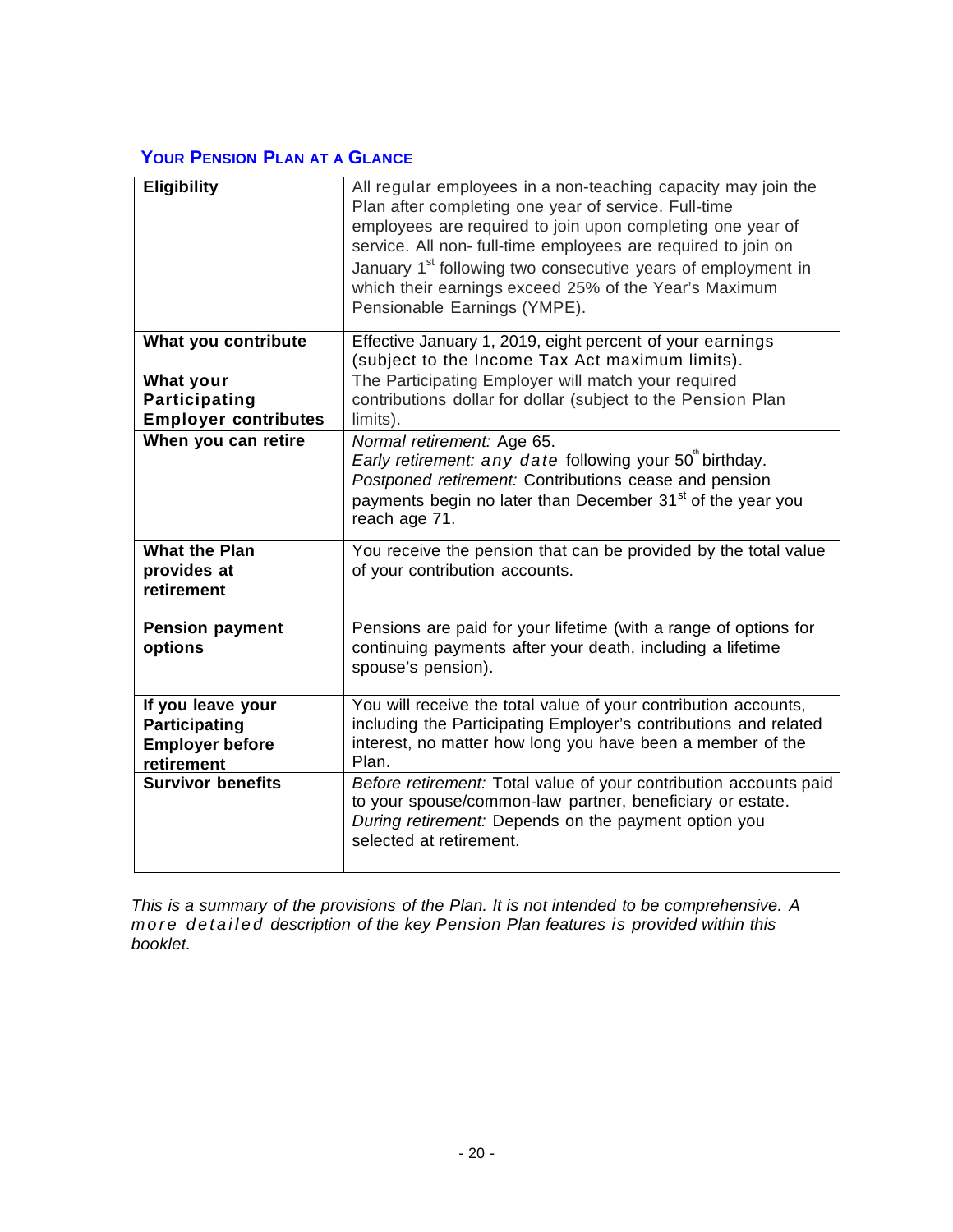# **GOVERNMENT BENEFITS**

At retirement, in addition to the retirement benefits you will receive from the Plan, you will be eligible to receive benefits from two government sponsored programs, the Canada Pension Plan (CPP) and Old Age Security (OAS).

#### **Canada Pension Plan (CPP)**

Your retirement benefit from CPP will depend on your contribution history to the CPP. At age 65, it is intended to replace up to 25% of your earnings on which your contributions to CPP were based. The maximum amount payable at age 65 in 2018 is \$1,134.17 per month. It is indexed annually to reflect changes in the Consumer Price Index.

While CPP payments normally begin at age 65, you may elect to receive them as early as age 60, or as late as age 70. If you elect to commence CPP prior to age 65 and are still working, you will have to continue to contribute to CPP but you will accrue an additional CPP benefit for each further year you contribute. In 2018, for each month *prior* to your 65th birthday that you *commence* receiving benefits, those benefits will be *reduced* by 0.6%. For each month *after* your 65th birthday that you *defer* receiving benefits, those benefits will *increase* by 0.7%.

#### **Old Age Security (OAS)**

If you meet certain residency requirements you will also receive a monthly benefit called the Old Age Security benefit. The OAS benefit is payable monthly for your lifetime. Payments begin at age 65, however you may elect to defer the payments as late as age 70. For each month *after* your 65 birthday that you *defer* receiving the OAS benefit, those benefits will *increase* by 0.6%.

The OAS benefit is indexed quarterly to reflect changes in the Consumer Price Index and as of January 1, 2018 the maximum benefit payable is \$586.66 per month.

#### **Applying for Government Benefits**

You now apply on-line for your Canada Pension Plan retirement benefit by signing in or registering for a My Service Canada Account (MSCA). Service Canada will automatically enroll most seniors who are eligible to receive the Old Age Security (OAS) benefit. They will send you an automatic enrolment notification the month after turning age 64. You must decide when to apply for the benefit taking into account your personal financial situation. If you wish to start the OAS benefit at age 65 you likely will not have to apply. If you wish to delay your OAS pension, you may do so by accessing your My Service Canada account and follow the directions or by signing and returning the automatic enrolment letter by mail.

More information on the Canada Pension Plan and Old Age Security can be found at the Service Canada website at:

<https://www.canada.ca/en/services/benefits/publicpensions/cpp.html> and [https://www.canada.ca/en/services/benefits/publicpensions/cpp/old-age-security.html.](https://www.canada.ca/en/services/benefits/publicpensions/cpp/old-age-security.html)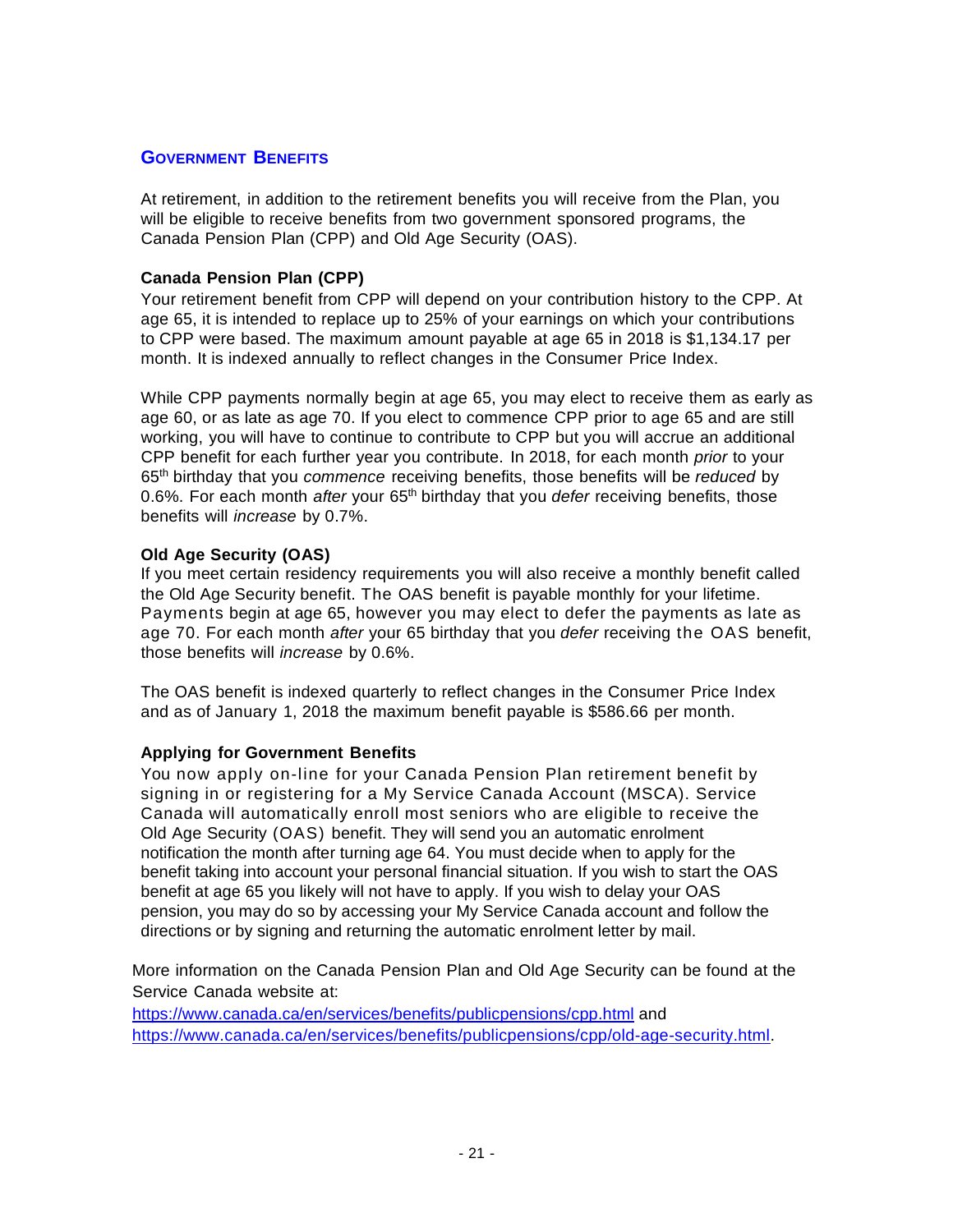# **REGISTERED RETIREMENT SAVINGS PLAN OR TAX-FREE SAVINGS ACCOUNT**

Personal savings are a very important part of your future retirement security. Although the Manitoba School Boards Association Pension Plan and your government benefits (CPP and OAS) form a fundamental part of your savings, it is important to build personal saving to supplement your income when you retire.

One the most popular ways to save extra income for retirement is by contributing to a personal Registered Retirement Savings Plan (RRSP). Your contributions to a personal or spousal RRSP are tax deductible up to specified limits. After you file your income tax return each year, your RRSP contribution room will be reported to you on the Notice of Tax Assessment you receive from the Canada Revenue Agency.

Note, any income received from your RRSP or Registered Retirement Income Fund (RRIF) is taxable income based on your marginal tax rate.

Another way to save for retirement in Canada is with the Tax- Free Savings Account (TFSA). The TFSA is a flexible, registered savings vehicle that allows you to earn tax-free investment income. If you are age18 or older you can contribute up to \$5,500 annually to a TFSA. Note you do not receive a tax deduction for this contribution as you would with an RRSP contribution. The investment income earned under the TFSA is tax-free; you receive no tax slip from your financial institution. Any withdrawals you make from the TFSA are also tax-free and the withdrawal can be put back in the TFSA in a future year. Income earned or the withdrawals from a TFSA do not affect eligibility for federal incometested benefits and credits such as OAS and the Guaranteed Income Supplement.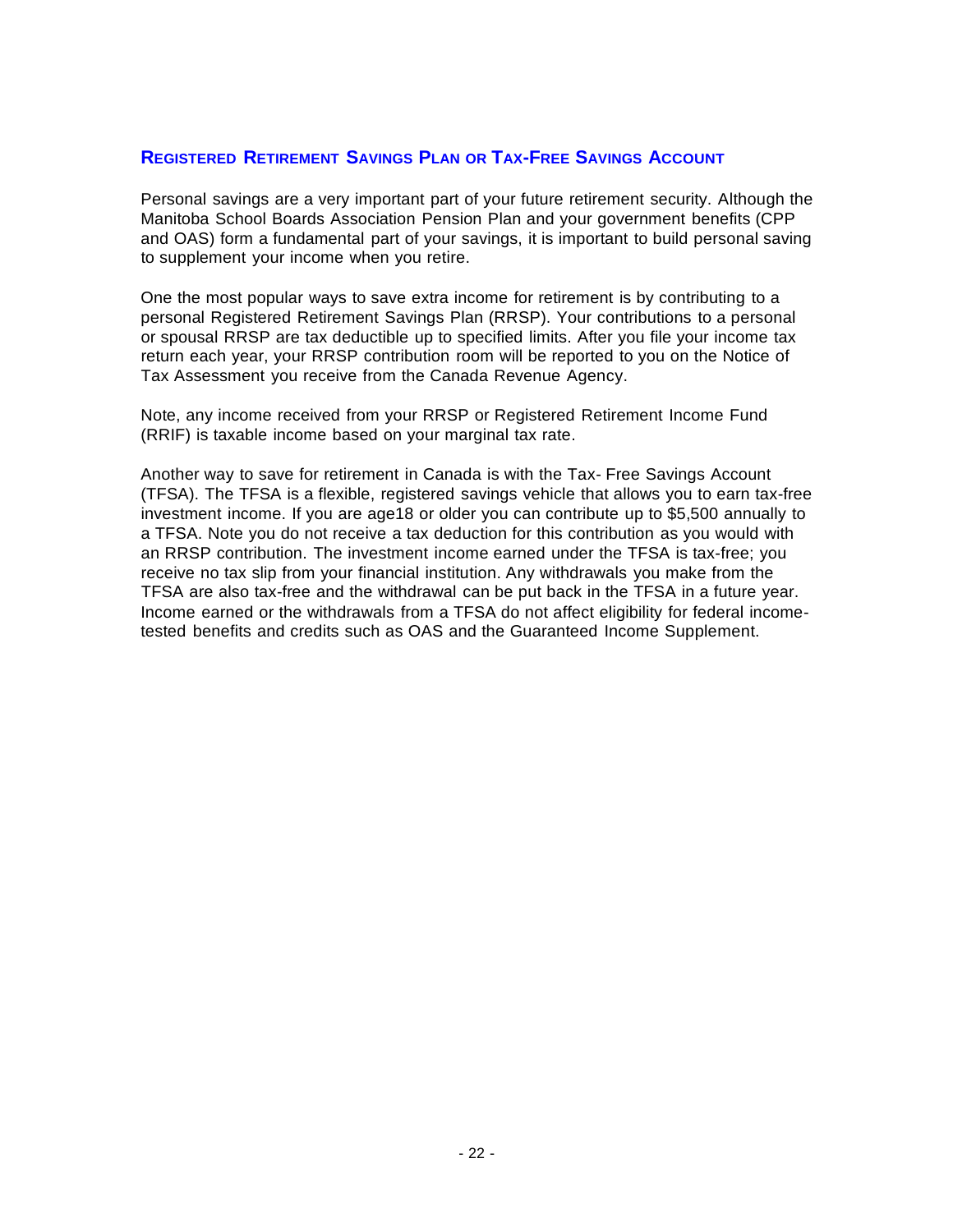# **GLOSSARY OF TERMS**

**Beneficiary** is the person who is designated to receive the survivor benefit of your pension benefit if you die. Please note a designation of beneficiary does not mean entitlement. Manitoba pension law **requires** the survivor benefit be paid to your spouse/common-law partner unless certain conditions are met (see Beneficiary Appointment)

**Common-law partner** at the time of determination of spousal status is a person who is not married to you, but with whom you have either:

- registered a common-law relationship under The Vital Statistics Act,
- or cohabitated in a conjugal relationship:
	- for a period of at least three years, if either of you is married, or
	- for a period of at least one year, if neither of you is married.

**Early retirement date** for purposes of the Plan is the any date following your 50<sup>th</sup> birthday.

**Employee contribution account** consists of your required contributions, plus investment return.

**Employer contribution account** consists of the Participating Employer contributions made on your behalf, plus investment return.

**Full-time employee** means a regular employee on a full-time appointment as determined by the Participating Employer or collective agreement.

**Life Income Fund (LIF**) is an alternative arrangement to a lifetime annuity from which an adjustable flow of retirement income is received, subject to an annual minimum and maximum. The minimum withdrawal is determined according to the minimum withdrawal formula for Registered Retirement Income Funds (RRIF) under the *Income Tax Act*. The maximum income that can be taken each year is equal to the fund balance multiplied by a factor prescribed under *The Pension Benefits Act* (Manitoba) or the investment return from your LIF account, if greater.

**Locked-in** means your pension benefit entitlement continues to be subject to pension legislation requirements for pension sharing, survivor and death benefits, and may only be used to provide retirement income (i.e., you cannot get a cash refund).

**Locked-in Retirement Account (LIRA)** means an account with a financial institution, similar to a Registered Retirement Savings Plan (RRSP) that is approved by the Office of the Superintendent - Pension Commission of Manitoba to receive **locked-in** pension funds.

**Non-full-time employee** is a regular employee who has an appointment other than fulltime.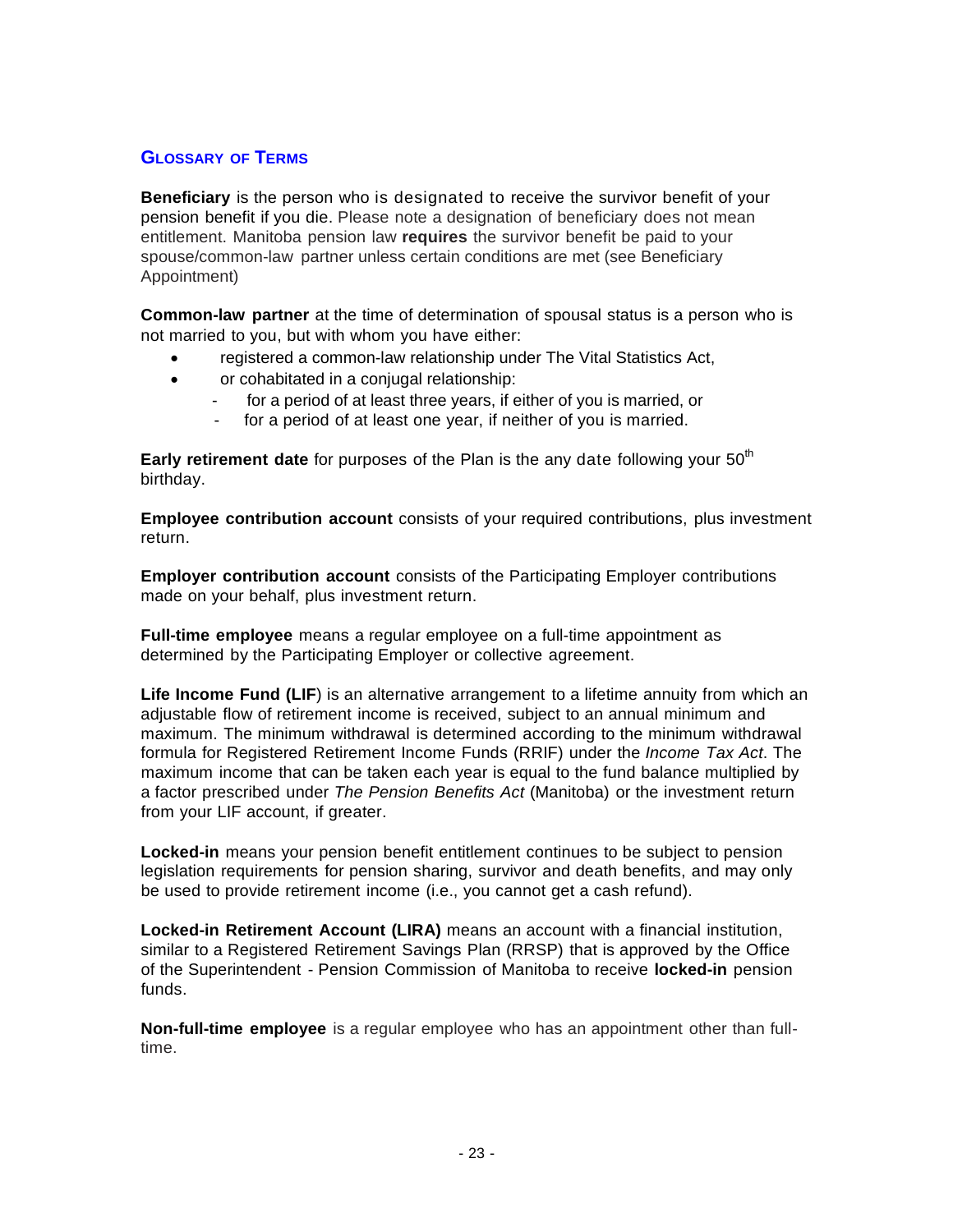**Non-locked-in** means your pension benefit entitlement is not subject to pension legislation requirements. You can receive your benefit as a lump-sum, taxable cash payment or as a transfer to your Registered Retirement Savings Plan (RRSP) or Registered Retirement Income Fund (RRIF) on a tax-sheltered basis.

**Normal retirement date** for the purposes of the Plan is defined in the *When you can retire* section of this booklet.

**Participating Employers** consist of those school divisions, districts, institutes and associations that have elected to participate in the Plan.

**Pension fund** is the trust fund to which your contributions and the Participating Employer contributions are made, and from which benefits are paid.

**Plan** is the Manitoba School Boards Association Pension Plan for Non-Teaching Employees of Public School Boards in Manitoba.

**Salary** is your regular gross salary or wages as determined by the terms of the collective agreement or employment policy.

**Spouse** at the time determination of spousal status is required is a person who, in relation to you, is a legal spouse or common-law partner (see Common-law partner definition on first page of glossary).

**Total account** means the sum of your employee contribution account, the employer contribution account and the voluntary & transferred-in account.

**Vested** means you have a right to the total value of your contribution accounts, even if you leave your position with the Participating Employer before retirement.

**Voluntary & Transferred-in account** consists of any additional voluntary contributions you make to the Plan and any other registered funds you transferred into the Plan, plus interest.

**Year's Maximum Pensionable Earnings (YMPE)** is a figure set by the Federal government each year to help determine Canada Pension Plan (CPP) contribution amounts. In 2018, the YMPE is \$55,900.